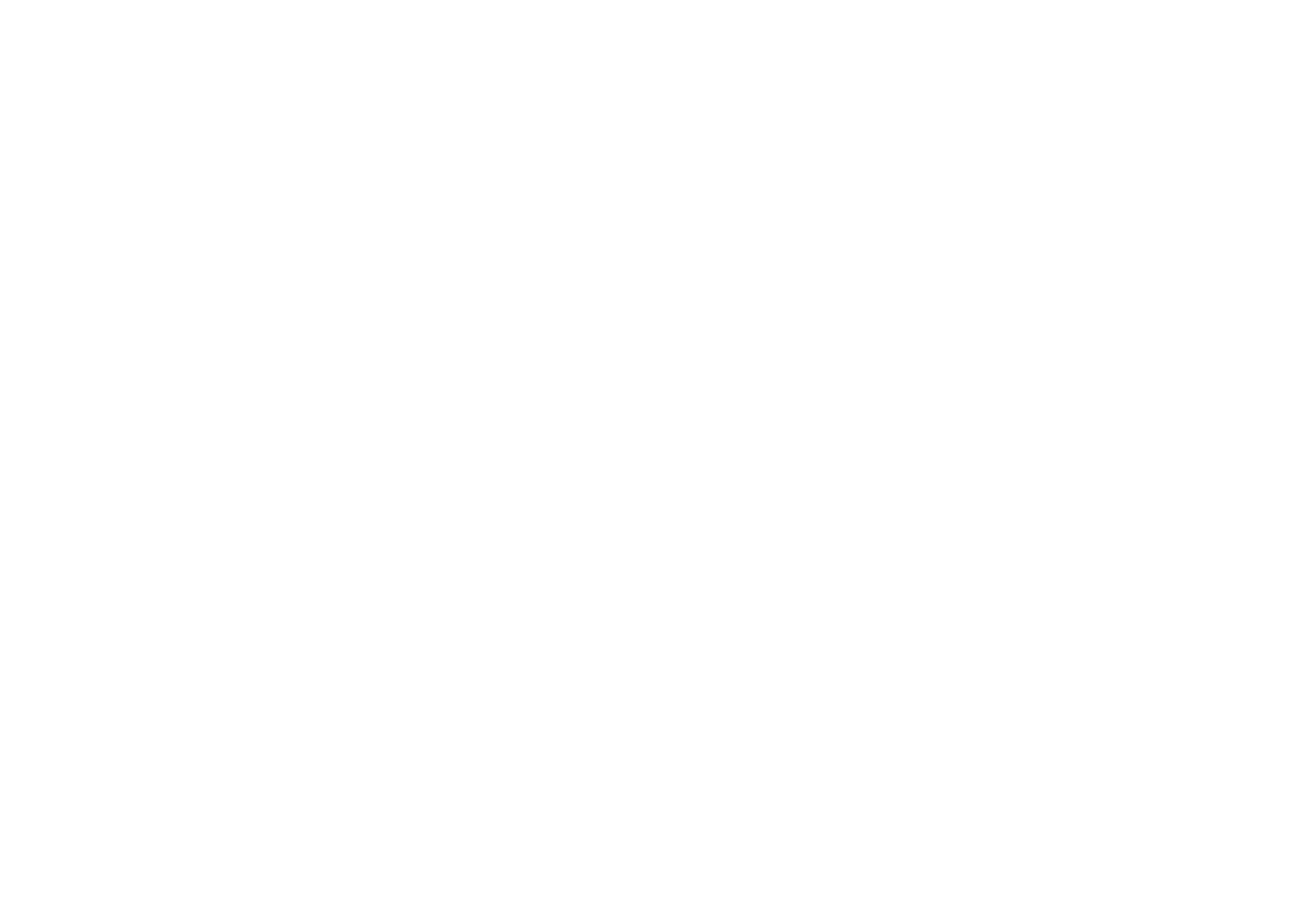## **Contents**

|                                     | Page |
|-------------------------------------|------|
| Introduction                        |      |
| <b>National Policy Context</b>      | 1    |
| <b>Local Policy Context</b>         | 4    |
| Key Issues in Rhondda Cynon Taf     | 6    |
| <b>Preferred Strategy</b>           | 7    |
| Draft Local Development Plan Policy | 17   |
| <b>Further Advice</b>               | 21   |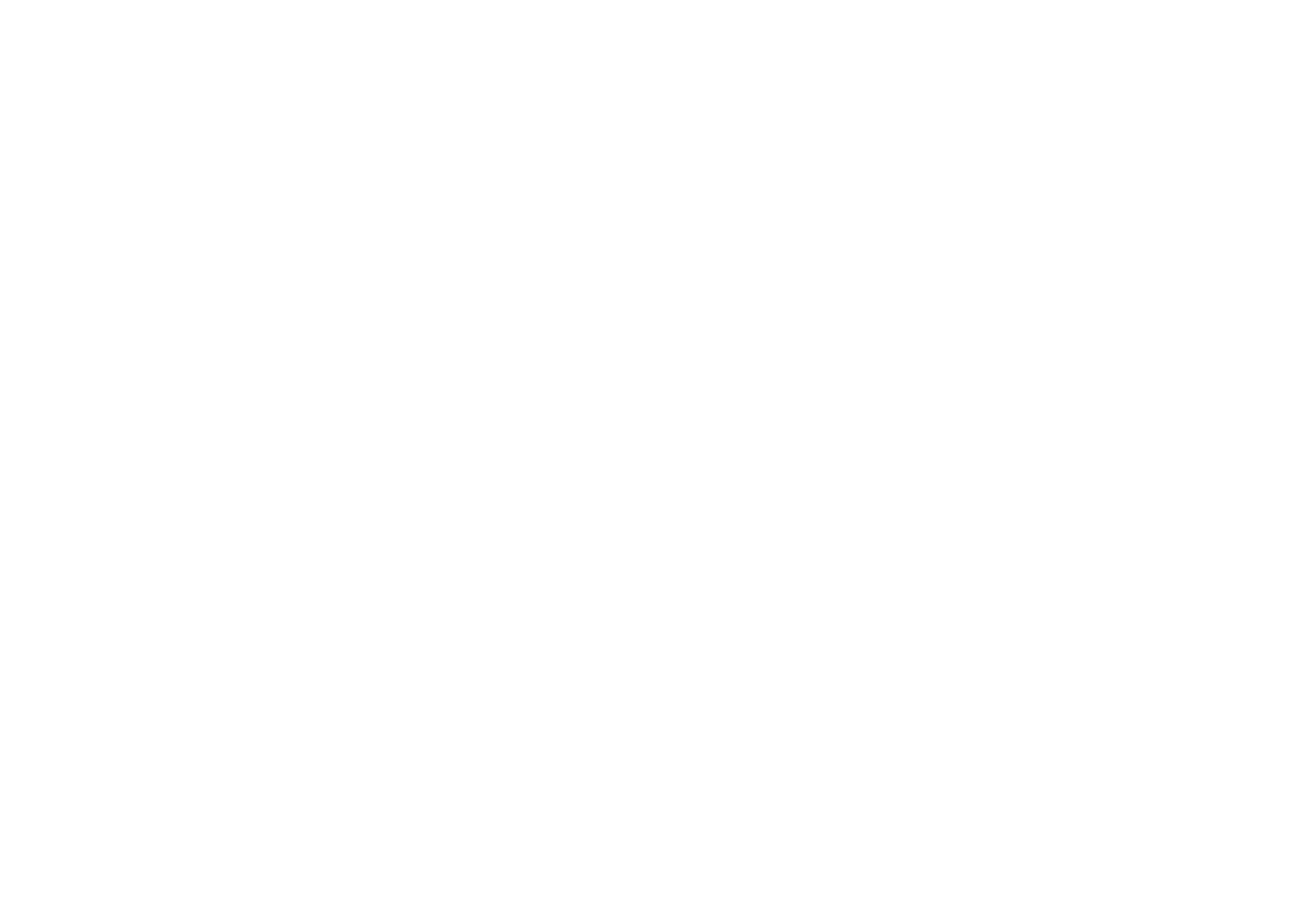## **BACKGROUND**

In January 2007 the Council issued for public consultation the Local Development Plan: Preferred Strategy. The Strategy was the first stage of the new statutory local development plan (LDP).

The next stage in the plan making process is the production of a deposit draft LDP. In order to ensure the soundness of the emerging LDP and transparency in the plan making process, the Council has produced a series of topic papers.

The topic papers address the main area of policy to be considered in the LDP. **It should be stressed that these papers are a starting point for policy development, through the sustainability appraisal process and as the Council's evidence base develops, emerging LDP policy will evolve and be refined.**

## **1. INTRODUCTION**

The purpose of this topic paper is to determine draft policies for physical and community infrastructure in the Local Development Plan (LDP) 2006-2021. Physical infrastructure includes water (both supply and waste), utility services (electricity, gas and telecommunications) and foul and surface water sewerage (including sewage treatment). Community infrastructure takes into account education (primary and secondary schools as well as special needs), health facilities (hospitals and primary care provision), social services, emergency services (ambulance, fire and police) and other community facilities (libraries, cemeteries, community centres and churches). By adopting the Local Development Plan process the Council will provide evidence that may identify a need to maximise the use of existing infrastructure or consider further additions that will support development in Rhondda Cynon Taf until 2021.

To accomplish this the topic paper will outline:

- **The policy context** for infrastructure provision, including an explanation of national, regional and local policy;
- **Key Issues in Rhondda Cynon Taf,** which relate specifically to infrastructure;
- **Preferred Strategy,** policy in respect of infrastructure requirements and representations to the Strategy;
- **Feedback from Consultations** on infrastructure provision in Rhondda Cynon Taf, and
- **Draft LDP Policy,** which provides a policy context for infrastructure in Rhondda Cynon Taf.

## **2. NATIONAL POLICY CONTEXT**

*People, Places, Futures – The Wales Spatial Plan (adopted 2004)* 

The Wales Spatial Plan provides a framework for the future spatial development of Wales. Rhondda Cynon Taf along with the neighbouring authorities of Cardiff, Bridgend, Merthyr Tydfil, Caerphilly and the Vale of Glamorgan has been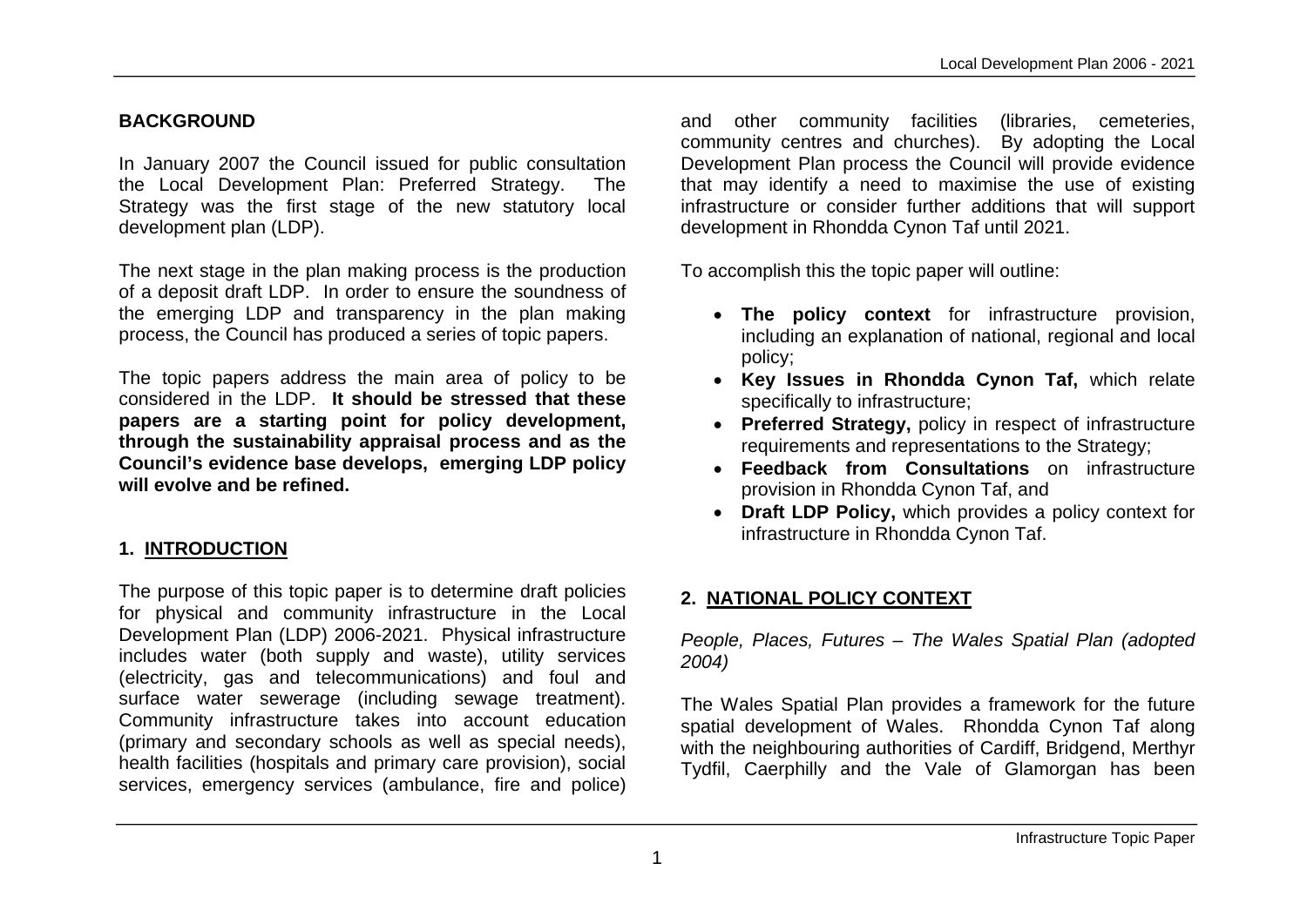identified as part of the South East – Capital Network Zone. The vision for the Capital Network is:

> "An innovative skilled area offering a high quality of life – international yet distinctively Welsh. It will compete internationally by increasing its global viability through stronger links between the Valleys and the coast and the UK and Europe, helping spread prosperity within the area and benefiting other parts of Wales".

Whilst the Spatial Plan may not provide a detailed framework for physical and community infrastructure development in South East Wales it does nevertheless provide a number of clear propositions. These include the following:

- Strengthening the status of the south Wales Valleys as a desirable place to live, work and visit by securing good access to jobs and services.
- Regenerate socially deprived areas by breaking the cycle of poor educational attainment, low skill levels, economic inactivity and health inequalities.
- Improve collaboration between higher education and further education institutions, ELWa and the WDA in order to identify opportunities that will strengthen the knowledge economy and local skill base, as well as attracting and retaining talent in the area, and
- Well performing schools and investment in the development of children in their early years will be vital to long term regeneration and attracting people to reside in the south Wales Valleys.

*Turning Heads – A Strategy for the Heads of the Valleys 2020 (June 2006)*

Turning Heads – A Strategy for the Heads of the Valleys 2020 as the name suggests, outlines a strategy for regenerating the northern Valley areas of South East Wales. In Rhondda Cynon Taf the strategy area includes Treorchy, Treherbert, Ferndale, Mountain Ash and Aberdare. The objectives of the programme reflect those of the Wales Spatial Plan in seeking to ensure:

- An attractive and well used natural, historic and built environment;
- A vibrant economic landscape offering new opportunities;
- A well educated, skilled and healthier population;
- An appealing and coherent tourism and leisure experience, and
- Public confidence in a shared bright future.

With regards to Infrastructure, Strategy Programme 5: Joined-Up Solutions for Business comments as follows:

"Informed by market demand, we will actively encourage developers to improve and expand the range of business premises in the area, including within town centres, to help the Heads of the Valleys become a realistic investment option alongside centres such as Newport and Cardiff. This will be supported by good community and public transport links connecting people with jobs and services".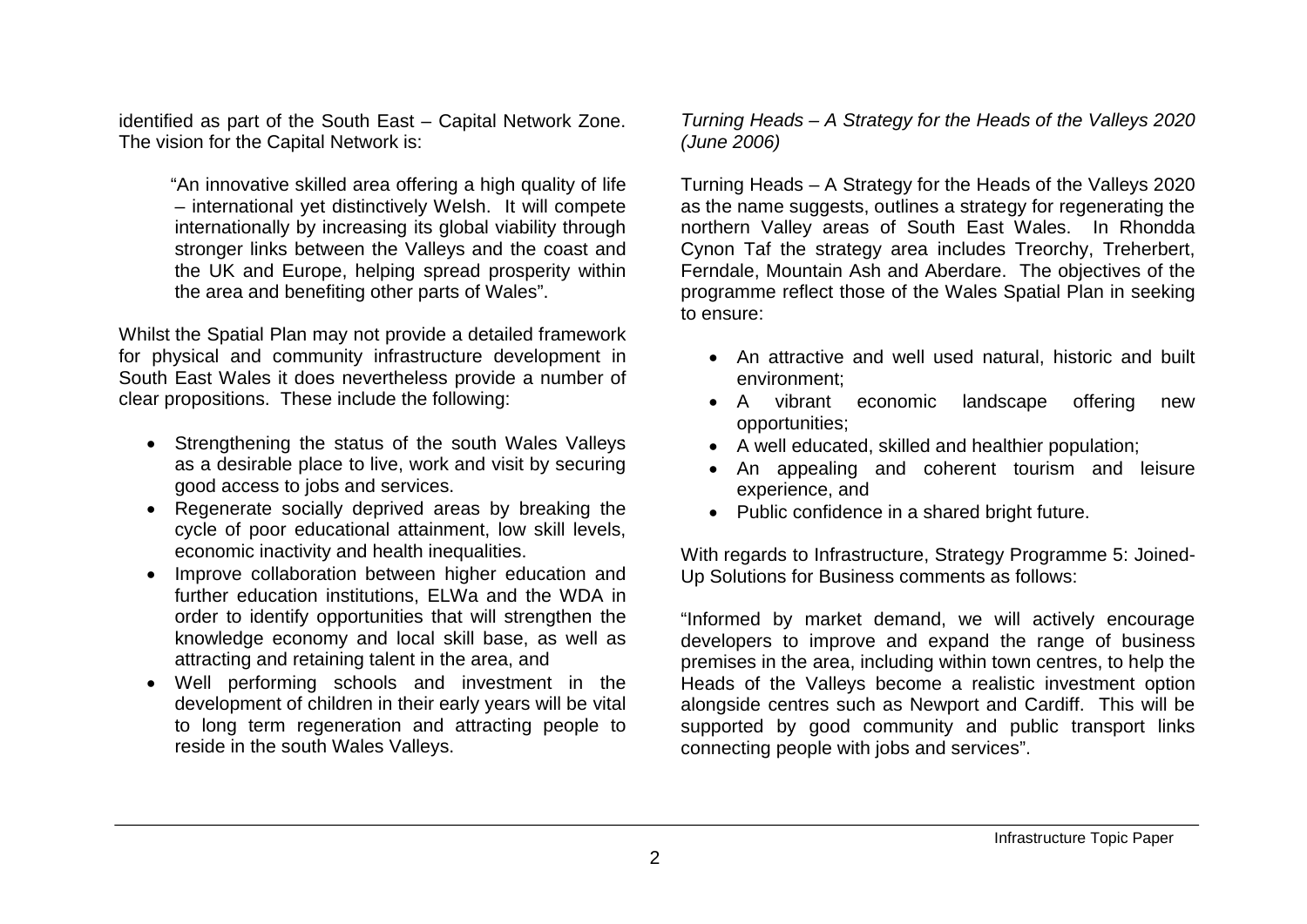Strategy Programme 6: Linked Opportunities for Businesses and Individuals comments as follows:

"We will ensure that active programmes of business birth and incubation, supplier-chain and enterprise development, knowledge transfer and clustering are in place across the Heads of the Valleys. These will be linked to the major investment activities in housing renewal, roads and infrastructure, construction, environmental technologies / energy efficiency, and leisure and tourism".

Strategy Programme 7: Improving Health Through Prevention comments as follows:

"Through sharing expertise, information and ideas, we will identify and extend best practice across the region to promote the prevention of ill health".

Strategy Programme 8: Integrated Lifelong Learning comments as follows:

"We will ensure that basic and key skills are at the heart of learning opportunities, and that they are explicitly linked to employability".

Strategy Programme 11: Visualising the Strategy comments as follows:

"The Heads of the Valleys Spatial Framework will also help us to identify where strategic development (such as employment, transport, health, housing and the environment) is needed in order to serve the best interest of the area as a whole".

*Planning Policy Wales (March 2002)*

Assembly Government infrastructure policy is embodied in Planning Policy Wales. Supplementary guidance in relation to infrastructure is contained in Technical Advice Note 19. The Planning Policy Wales Companion Guide (2006) relates the guidance to the LDP system, identifying clear statements of national policy that should only be repeated where local circumstances require.

The Assembly Governments objectives for infrastructure are to provide:

- To protect and improve water resources through increased efficiency and demand of water, particularly in those areas where additional water resources may not be available;
- To ensure that appropriate sewerage facilities are provided to convey, treat and dispose of waste water in accordance with appropriate legislation and sustainability principles;
- To facilitate the development of an advanced broadband telecommunications infrastructure throughout Wales;
- To promote an integrated approach to the provision and renewal of environmental and telecommunications infrastructure, and
- To ensure that environmental and telecommunications infrastructure is provided in such a way as to enable sustainable development objectives to be met, avoiding adverse impacts on the environment (including the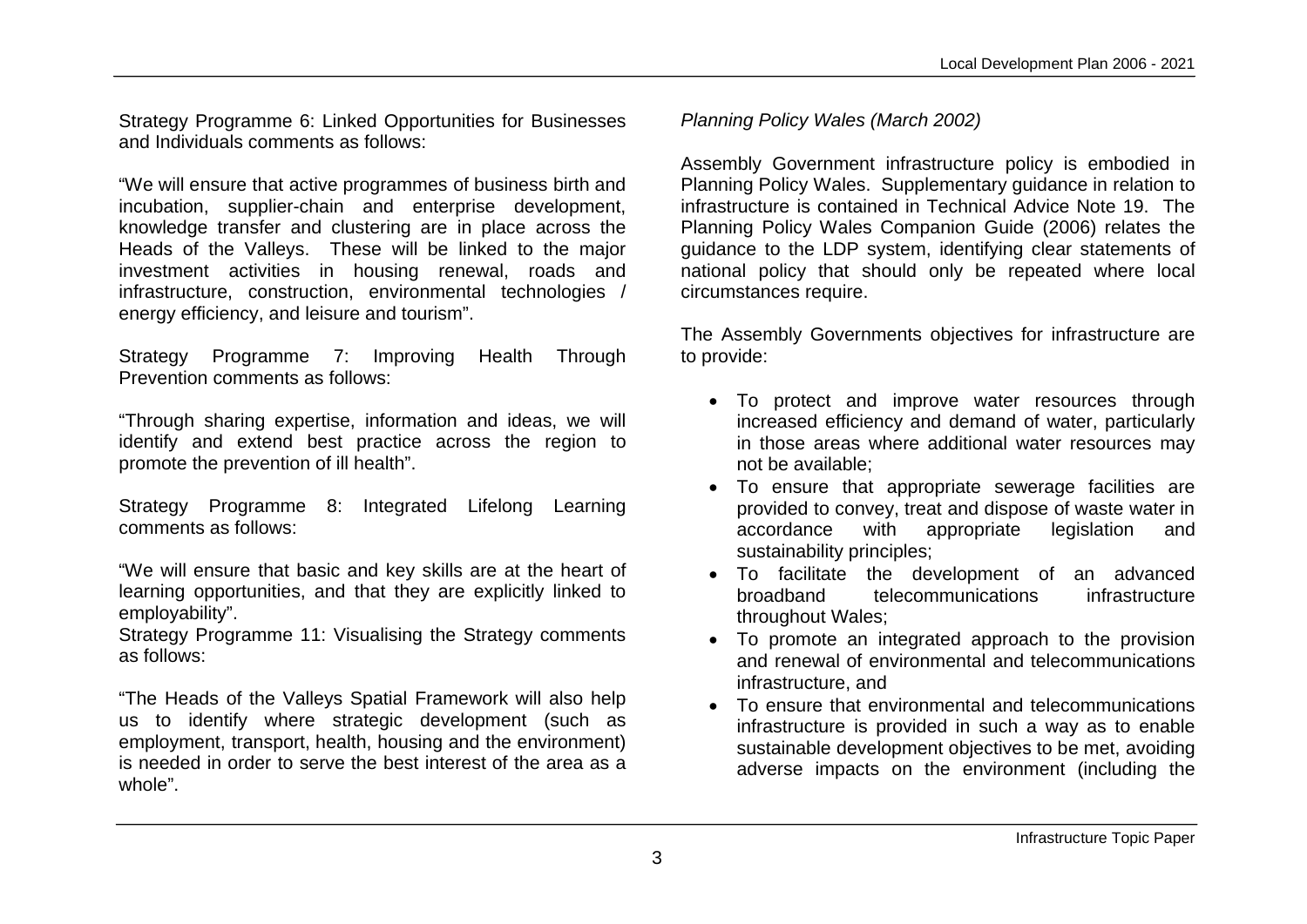natural and historic environment), local communities and health".

In order to achieve this the Assembly Government will seek to ensure that:

- Local planning authorities should seek to maximise the use of existing infrastructure and should consider how the provision of different types of infrastructure can be co-ordinated, and
- Local planning authorities should consider both the siting requirements of the utility companies responsible for these services to enable them to meet community needs and the environmental effects of such additional uses.

Water supply and waste water management:

- Local planning authorities should promote increased efficiency and demand management of water resources, particularly in those areas where additional water resources may not be available;
- LDP's should take water-related issues into account from an early stage in the process of identifying land for development and redevelopment, and
- Local planning authorities should encourage the use of sites where existing water supply and/or drainage provision problems can be solved and seek to avoid the use of sites where adequate water supply and/or drainage provision is unlikely to be achieved.

Telecommunications:

- Local planning authorities are encouraged to respond positively to telecommunications development proposals, while taking account of the advice on the protection of urban and rural areas, and
- LDP's should set out policies and proposals for the location of telecommunications development, allocating sites for major developments and including criteriabased policies to guide telecommunications developments where sites other than those identified in the plan may be proposed.

*Technical Advice Note 19: Telecommunications (2002)*

This technical advice note not only takes account of a growth in the telecommunications industry and technology, but also the new social and economic demands for communications, in addition to the Welsh Assembly Governments environmental policies.

## **3. LOCAL POLICY CONTEXT**

A Better Life – Our Community Plan sets out a framework for creating a brighter future for everyone who lives and works in Rhondda Cynon Taf. The plan was developed through the Better Life Consortium, during 2003/2004. The Community Plan identifies 5 key themes under which are a series of local level aims. The key themes are:

- Safer Communities
- Our Living Space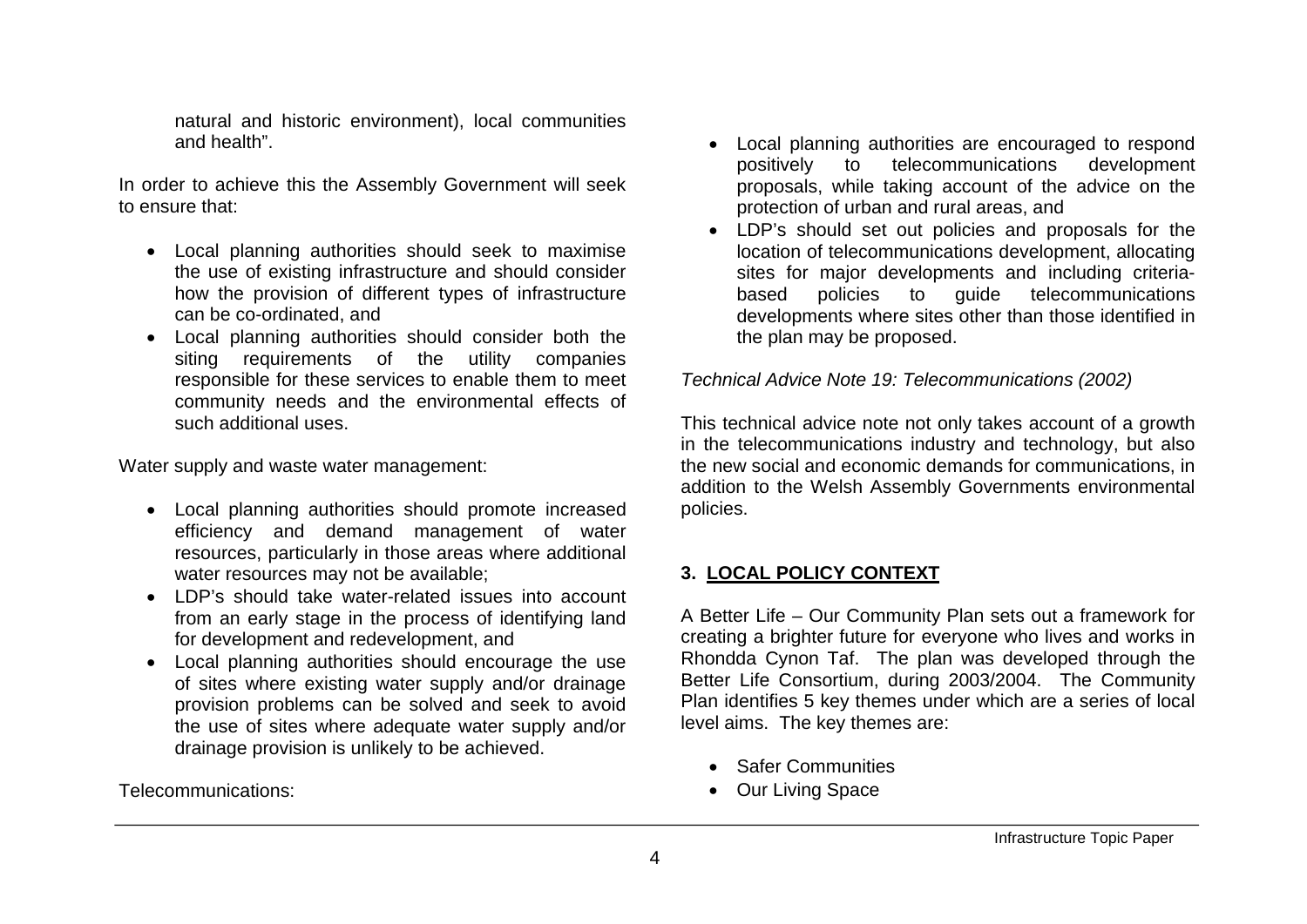- Our Health and Well Being
- Boosting Our Local Economy
- Learning for Growth

The key themes identified in the Community Plan have been developed into strategies for improving the quality of life in Rhondda Cynon Taf. Infrastructure can be considered as part of the Bro Dysg Five Year Strategy, Health and Well Being Strategy and Community Safety Strategy.

The Bro Dysg Five Year Strategy sets out the following three strategic priorities:

- Increase support to all learners to enable them to achieve their full potential
- Improve the quality and accessibility of information, advice and guidance for all learners
- Provide high quality life and work skills

Of particular relevance to this topic area are two priorities set out under the Support to all Learners theme. The priorities seek to:

- Enable children to develop the basic skills necessary for a lifetime of learning through good quality preschool and early education services.
- Improve service availability and access to appropriate learning opportunities.

The Health Social Care and Well-being Strategy sets out the following key themes for action:

- Work and Health
- Mental Health and Emotional Well-being
- Children and Young People
- Transport and Access
- Maintaining Independence
- Healthy Environments
- Community Collaboration and Prevention

Of particular relevance to this topic area is a priority set out under the Maintaining Independence theme. The priority seeks to:

 Develop and implement a series of joint commissioning strategies to ensure access to appropriate, high quality services to deliver them in a more co-ordinated, accessible and timely manner.

The Community Safety Strategy sets out the following themes for action:

- Property Crime
- Violent Crime
- Substance Misuse
- Youth Safety
- Anti Social Behaviour
- Environmental Transport and Road Safety
- **Reassurance**
- Crime Against Business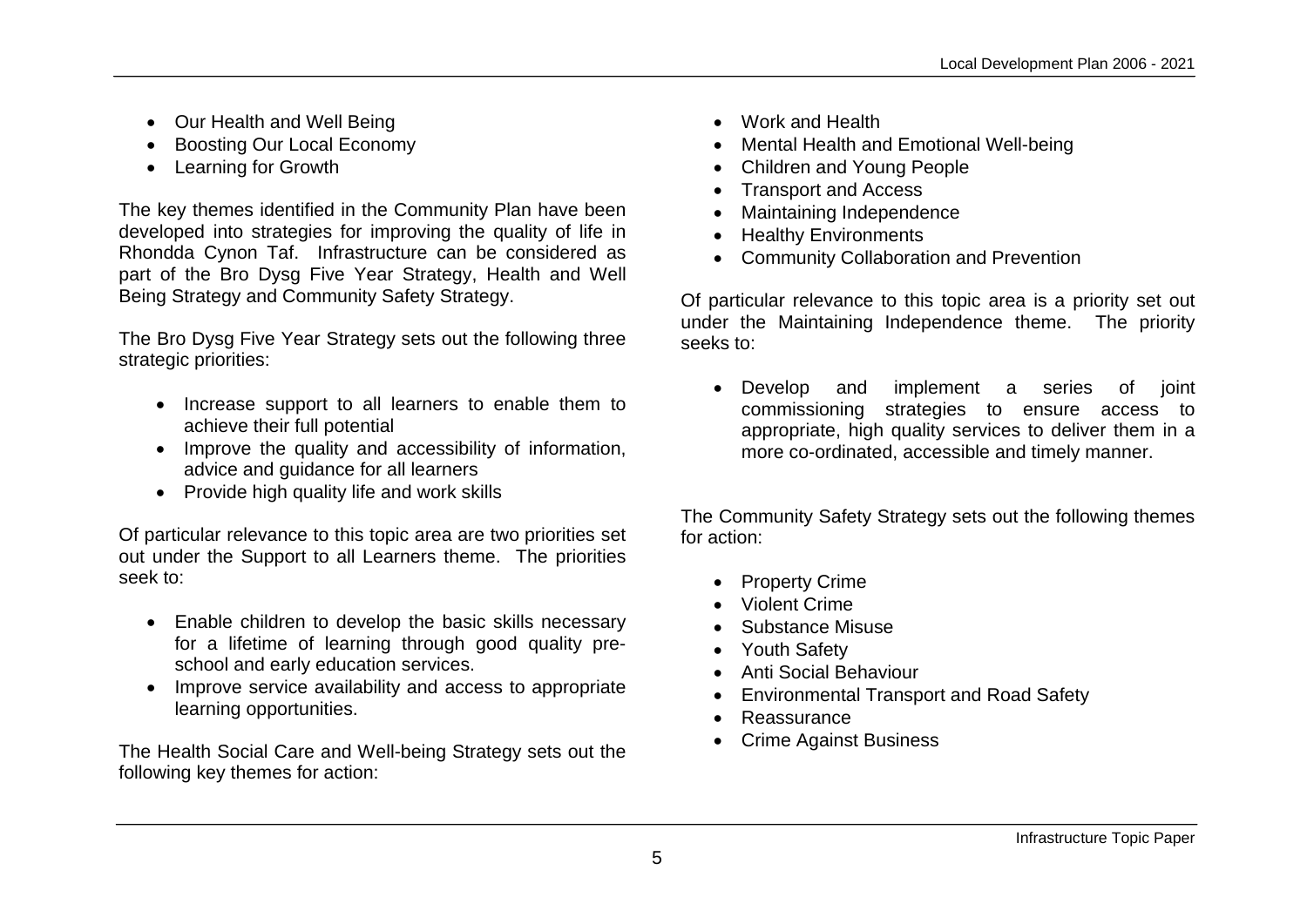Of particular relevance to this topic area is how South Wales Police will tackle crime and disorder:

 The approach will help to co-ordinate activities more effectively by bringing 'core' staff together in one place.

## **4. KEY ISSUES IN RHONDDA CYNON TAF**

The key issues to be addressed by the Rhondda Cynon Taf LDP have been identified by making an assessment of the following:

- The results of pre-deposit consultation with key stakeholders;
- The results of the Sustainability Appraisal/Strategic Environmental Assessment Scoping Exercise;
- A review of baseline social, economic environmental information, and

The issues identified through this process will directly inform the development of the spatial strategy for the LDP.

## *Pre Deposit Consultation*

The infrastructure issues identified are as follows:

- Need for better infrastructure transport and community facilities;
- External perception of the borough needs to be improved;
- Deprivation, disparity of opportunity must be tackled:
- The relationship between health, education, employment and housing;
- Sewerage capacity for new development;
- Creating sustainable communities:
- Education, and
- Perception of personal safety needs to change.

*Sustainability Appraisal / Strategic Environmental Assessment*

The Sustainability Appraisal / Strategic Environmental Assessment identified the following infrastructure issues:

- Rhondda Cynon Taf has a large amount of land designated for biodiversity protection;
- The topography and water environment of Rhondda Cynon Taf means that large areas of the valley floors are prone to flooding, especially along river frontages where ribbon development has occurred;
- The undulating nature of the topography of the area will guide suitability of locations for development;
- Rhondda Cynon Taf's foul drainage system is old and overloaded;
- Rhondda Cynon Taf ranks  $5<sup>th</sup>$  in England and Wales (out of 376 areas), for the proportion of population with a limiting long term illness, and general health 'not good', and
- 44% of the population have no qualifications.

*Baseline Information*

Infrastructure issues identified are as follows: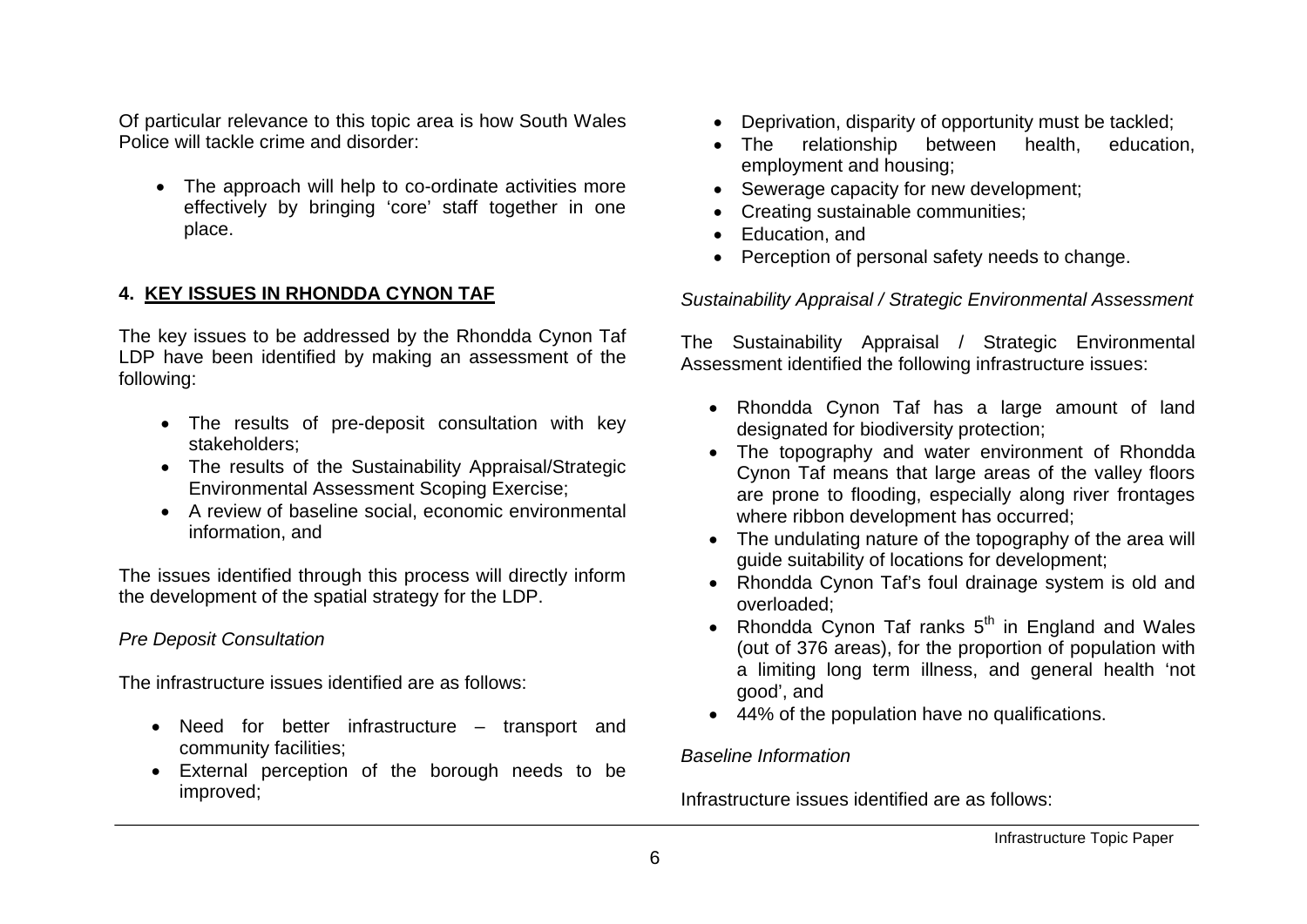- The population of Rhondda Cynon Taf has remained largely unchanged between 1991-2001. However this masks significant local variation, between 1991-2001 the population of the central and northern valleys declined by 5% whilst the population of the south increased by 10%;
- The highest levels of 'health' deprivation in Rhondda Cynon Taf are located in the central and northern valleys (Welsh Index of Multiple Deprivation 2005);
- 27% of residents in Rhondda Cynon Taf suffer with a limiting long term illness (Office for National Statistics):
- 40% of residents in Rhondda Cynon Taf have no academic qualifications (Office for National Statistics), and
- The highest levels of 'educational' deprivation in Rhondda Cynon Taf are located in the central and northern valleys (Welsh Index of Multiple Deprivation 2005).

## **5. PREFERRED STRATEGY**

The preferred strategy provides the following policy framework for infrastructure development in Rhondda Cynon Taf.

*Objectives of the Local Development Plan*

Paragraph 4.2 of the Preferred Strategy (January 2007) lists 16 objectives for the LDP. The following objectives are the most relevant to the topic area:

- "Promote integrated communities, with opportunities for living, working and socialising for all;
- Provide for a sustainable economy:
- Improve, protect and enhance the water environment:
- Promote efficient use of land and soils, and
- Provide a high quality built environment that promotes community pride".

## *Development Strategy*

Paragraphs 6.1 – 6.11 of the Preferred Strategy sets out a development strategy for Rhondda Cynon Taf. The strategy area is divided into two distinct parts:

- Northern Strategy Area, and
- Southern Strategy Area.

The Northern Strategy area comprises the key settlements of Tonypandy, Porth, Treorchy, Treherbert, Ferndale, Tylorstown, Mountain Ash and Hirwaun and the principal town of Aberdare. In this area the emphasis is on building sustainable communities and halting the process of depopulation and decline.

The Southern Strategy area includes the principal town of Pontypridd and Llantrisant and key settlements of Tonyrefail and Llanharan. In the south of the County Borough the emphasis is on sustainable growth that benefits Rhondda Cynon Taf as a whole.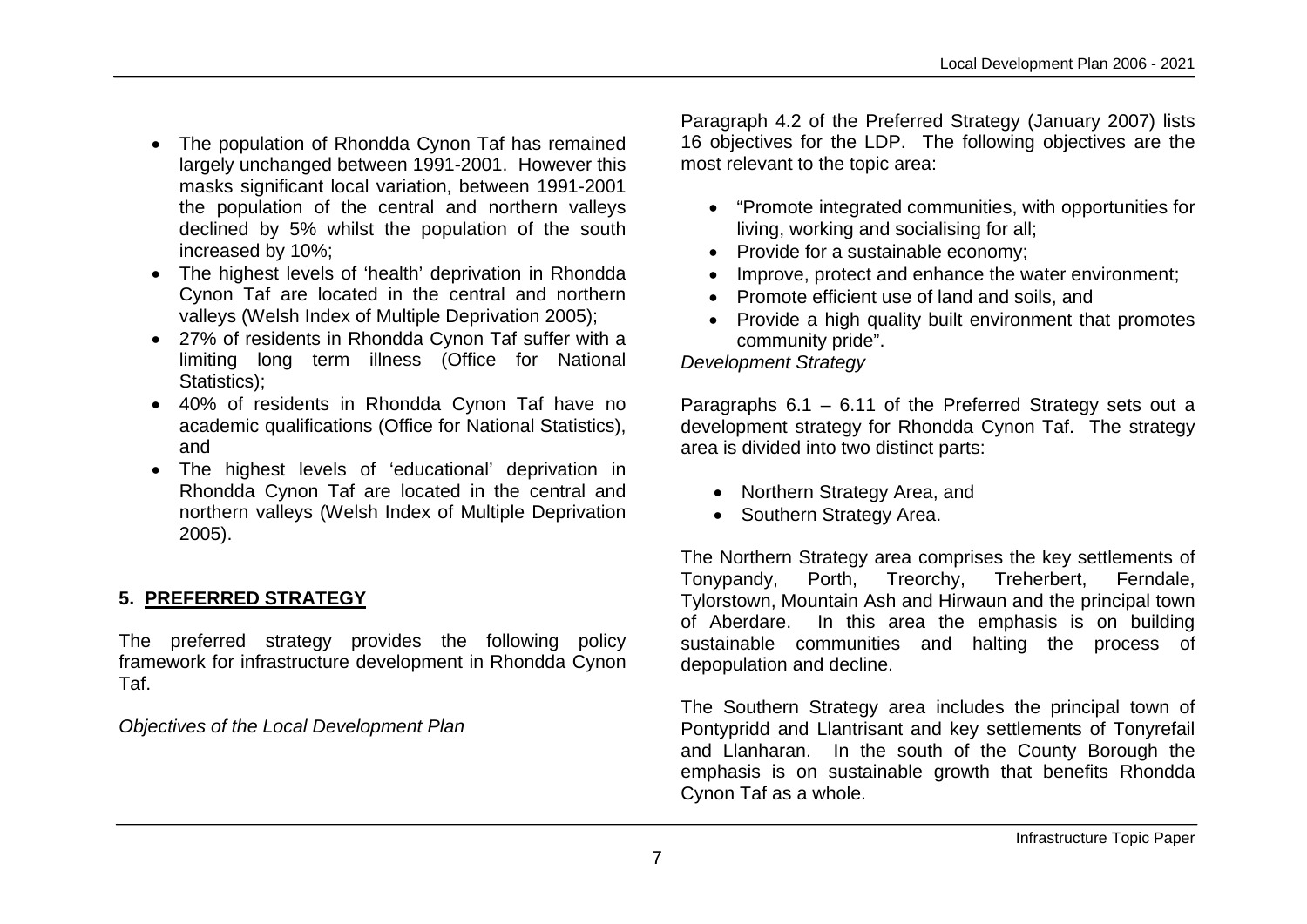The strategy recognises the important role that principal towns and key settlements play in providing services of both local and county importance. Where possible, development will be focused on the principal towns and key settlements of the County Borough in order to support and reinforce the important role these centres play as places for social and economic activity.

The Preferred Strategy makes no direct reference to physical and community infrastructure in Rhondda Cynon Taf. Management of the built environment has been considered in other topic papers.

#### *Strategic Policy*

The strategic infrastructure policy is as follows:

#### **SP 12 – Community Infrastructure**

**The impact of developments on local community infrastructure will need to be addressed by appropriate on site provision or contributions to off site improvements. Planning obligations will be sought to secure the necessary physical, social, economic and environmental infrastructure related to the development. Such requirements may include:**

- **a) Affordable housing;**
- **b) Open space, play and youth facilities;**
- **c) Investment in local education provision;**
- **d) Highways and public transport improvements;**
- **e) Environmental works including benefits to the natural and historic environment;**
- **f) Waste management and recycling**
- **g) Investment in community and indoor leisure provision;**
- **h) Public artworks;**
- **i) Renewable energy, and**
- **j) Energy efficiency features.**

## **Representations to the Preferred Strategy**

Representations made in respect of the infrastructure provision relate to issues of a general nature. Outlined below is a summary of the main representation submitted in respect of Infrastructure.

*General Representations in relation to Infrastructure*

Issue: The sewerage undertakers should be consulted with regard to the adequacy of existing infrastructure.

Response: The sewage undertakers will be consulted in the formulation of the emerging LDP, specifically in respect of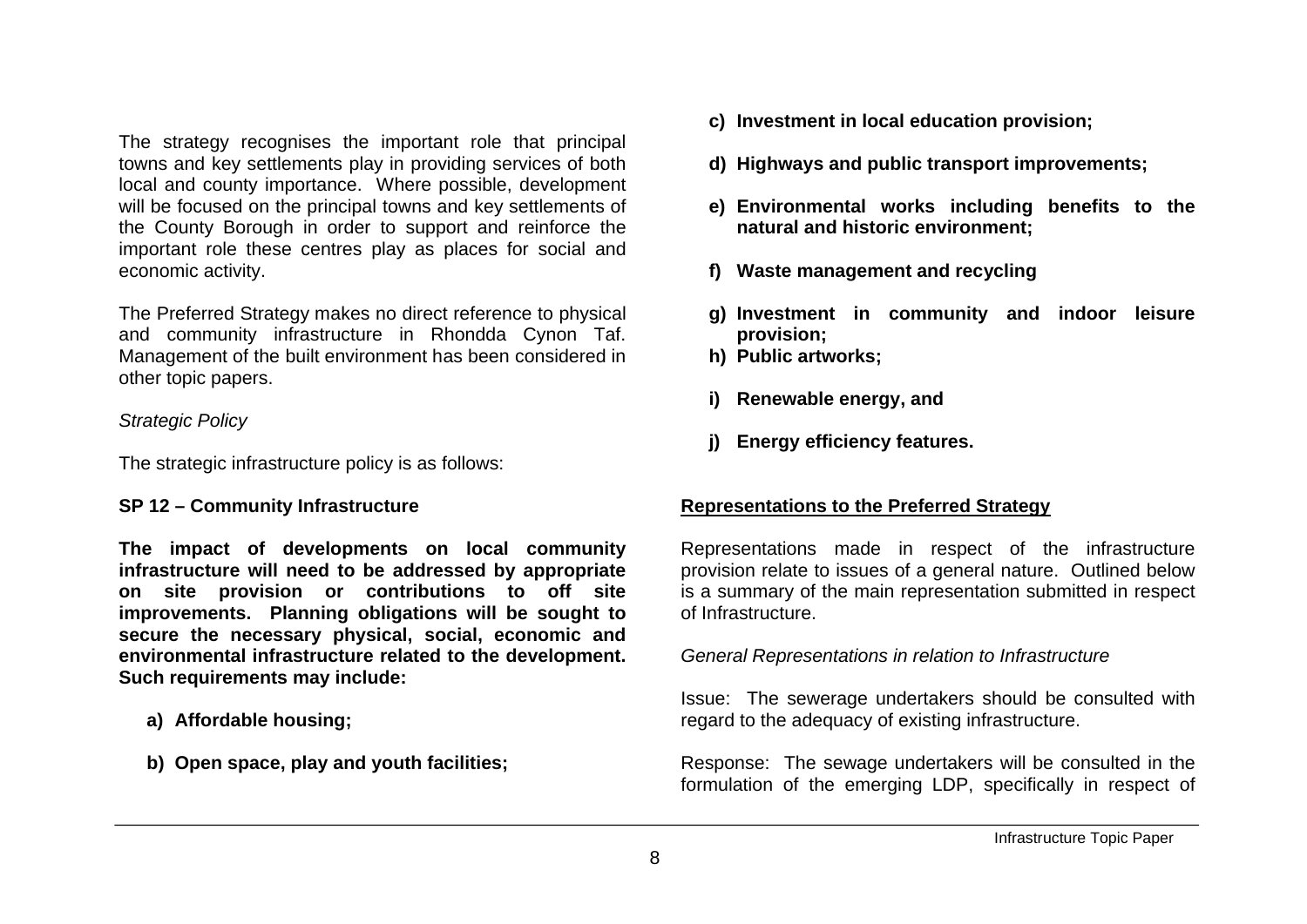candidate sites and preparation of the infrastructure elements of the plan.

Issue: Strategic and non-strategic sites – The local implications of issues such as flooding and the availability of infrastructure should be explored in the context of national planning policy objectives.

Response: The sewage undertakers will be consulted in the formulation of the emerging LDP, specifically in respect of candidate sites and preparation of the infrastructure elements of the plan.

Issue: A Broad Level Flood Consequences Assessment must be undertaken of the all sites prior to being allocated in the emerging LDP.

Response: Noted. The Council, in discussion with the Environment Agency will undertake a Strategic Flood Consequences Assessment.

## **FEEDBACK FROM CONSULTATIONS**

## *Methodology*

Rhondda Cynon Taf County Borough Council conducted a consultation exercise in February and March 2008 enquiring whether any of the local infrastructure providers anticipated that there would be a need for improvements or additions to infrastructure and services in the County Borough in order to support development up to 2021. The Council explained:

- The identification of eight strategic sites as opportunities for residential and employment use and enhanced leisure and amenity provision;
- The aim to provide land for 14,850 new residential dwellings with an expected house-building rate of 990 dwellings per annum;
- A projected 225 hectares of employment land would be required over the Plan Period, and
- Where possible development would be focused in the principle towns and key settlements identified in the Preferred Strategy.

As part of this process the Council consulted 83 individual infrastructure providers. Those consulted included gas and electricity providers, communication and water companies, health and social services, communication providers, community councils and neighbouring local authorities. A full list of those providers that were consulted is in Appendix 1.

Of the 83 individual infrastructure providers that were consulted only 12 responses were received, yet infrastructure providers will have another opportunity to comment on the need for improvements or additions to infrastructure during the public consultation period that accompanies the statutory deposit of proposals.

Below is a brief summary of the physical and community infrastructure comments. Any feedback received in relation to transport and highway infrastructure has been considered in the relevant topic paper. All summaries will highlight the anticipated effects that the infrastructure providers identified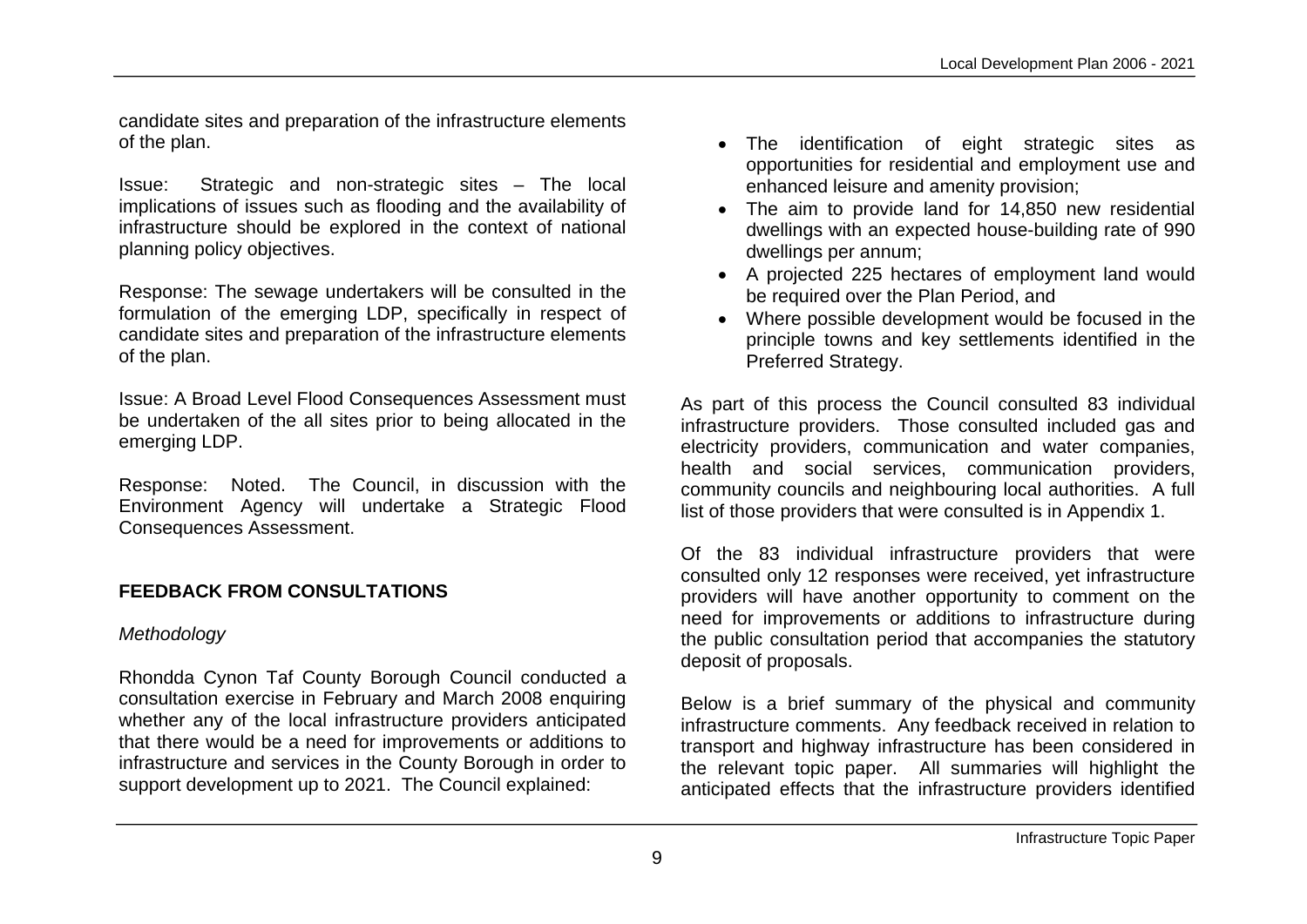as a result of expected development in Rhondda Cynon Taf up to 2021, and will also include any measures that the infrastructure providers will need to take in order to cope with increased demand on associated infrastructure.

#### *Summary of Physical Infrastructure Providers*

## **Mobile Operators Association**

Mobile Operators Association does not foresee any problems in terms of infrastructure provision given that telecommunications development for mobile phone base stations tends to be reactive as opposed to proactive. Due to the nature of technology it is not realistic to consider development on a strategic basis. The need for a new site would be driven by the need for further capacity in the area, possibly as a result of new large scale residential, commercial or industrial development.

#### **National Grid**

National Grid, as the holder of a licence to transmit electricity under the Electricity Act 1989, has a statutory duty to develop and maintain an efficient, co-ordinated and economical transmission system of electricity. National Grid does not distribute electricity to individual premises, but separate regional companies own and operate electricity distribution networks and it is the role of these local companies to distribute electricity to homes and businesses.

National Grid has a duty to develop and maintain an efficient, co-ordinated and economical transmission system for the conveyance of gas. National Grid also has to respond to requests for new gas supplies in certain circumstances, in addition to new gas transmission infrastructure developments, which are periodically required to meet increases in demand and changes in patterns of supply. However, network developments to provide supplies to the local gas distribution network are often as a result of overall demand growth in a region rather than site-specific developments.

The Energy White Paper makes clear that UK energy systems will undergo a significant change over the next 20 years. To meet the goals of the white paper it will be necessary to revise and update much of the UK's energy infrastructure during this period. As a result, there will be a requirement for the expansion of national infrastructure, for example overhead power lines, underground cables and new gas pipelines, together with new forms of infrastructure, such as smaller scale distribution generation and gas storage sites.

In Rhondda Cynon Taf, National Grid's electricity assets include the following:

- 4YW line 400,000-volt route from Swansea substation in Swansea through Rhondda Cynon Taf to Cilfynydd substation in Caerphilly.
- 4YU line 400,000-volt route from Pembroke substation in Pembrokeshire through Rhondda Cynon Taf to Rassau substation.
- ZZB line 275,000-volt route from Aberthaw in the Vale of Glamorgan to Upper Boat substation in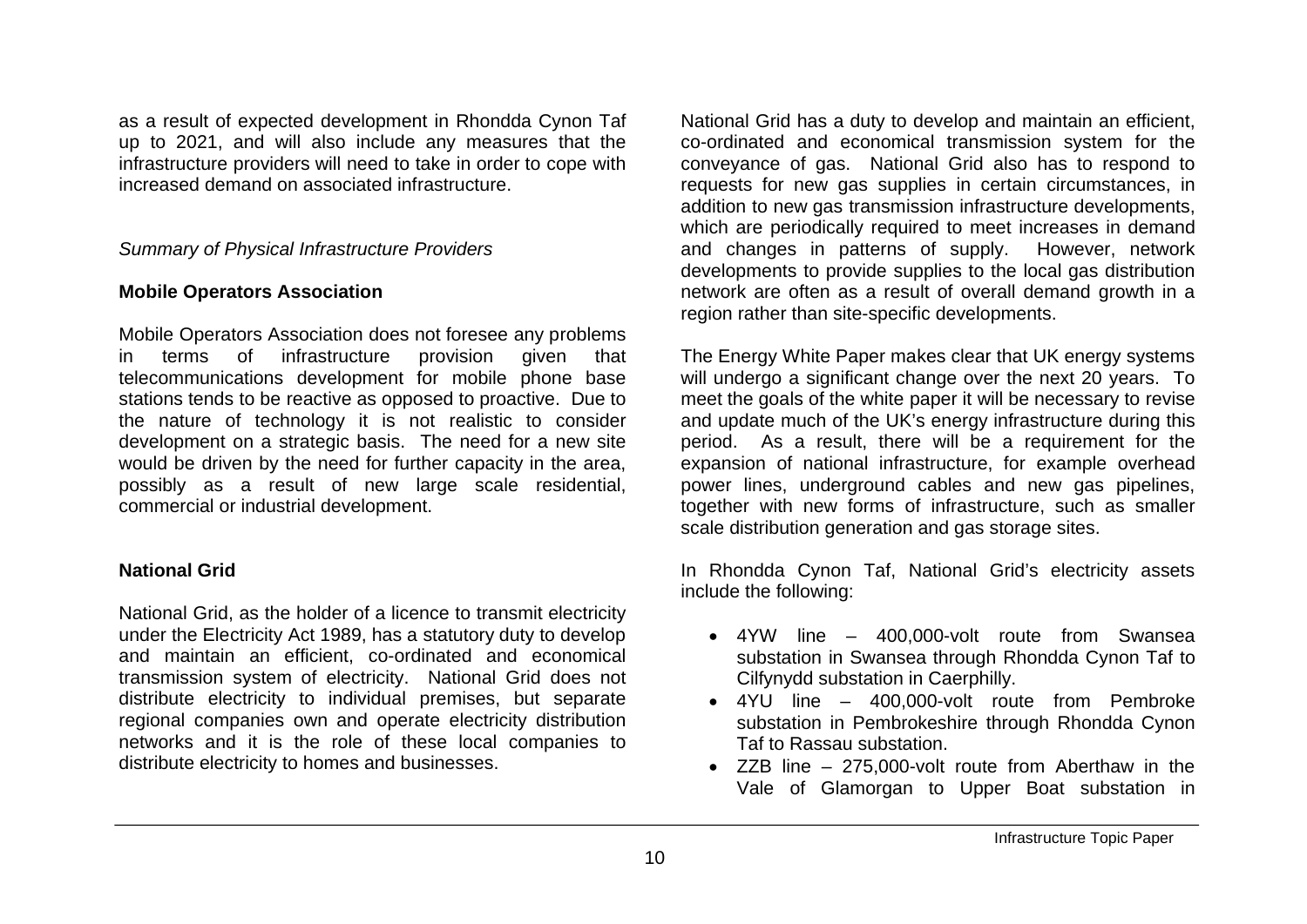Rhondda Cynon Taf to Cilfynydd substation in Caerphilly.

Upper Boat – 275,000-volt substation.

The level and location of electricity generation remains a major factor in determining the need for transmission reinforcements. However, in some areas, for example where demand exceeds generation, it is the demand factor that exerts the greater influence and as such there is an increasing need for accurate demand forecasts in terms of both level and location. National Grid can connect new demand up to 150MW within most zones without requiring major transmission reinforcement. However, a large localised demand increase could well precipitate the need for major work depending on the precise location.

In Rhondda Cynon Taf, National Grid's gas transmission assets include the following:

- 2 Feeder Gilwern / Rhigos
- 2 Feeder Rhigos / Dyffryn Clydach

In relation to the 8 Strategic Sites described in the Rhondda Cynon Taf Local Development Plan Preferred Strategy, National Grid advises that the following infrastructure is relevant:

- 1. Overhead lines run through the following sites:
	- Site 7 Mwynydy / Talbot Green (candidate site no. 352 and 355)

With regard to development in the vicinity of overhead lines it should be noted that National Grid does not own the land on which its overhead lines are sited, but obtains the rights from individual landowners to place equipment on their land. There are no planning restrictions preventing development on land beneath or adjacent to overhead lines, but it is National Grid policy to seek to retain existing overhead lines in-situ because of the strategic nature of the national network and that statutory safety clearances must be maintained at all times.

- 2. The following sites have Gas Transmission pipelines running through them:
	- Site 5 Land South of Hirwaun / Penywaun (candidate site no. 487, 488, 489, 493 and 494)

National Grid's underground pipelines are protected by permanent agreements with landowners or have been laid in the public highway under its licence. These grant legal rights that enable National Grid to achieve efficient and reliable operation through maintenance, repair and refurbishment of the gas transmission network. As such, National Grid require that no permanent structures are built over or under pipelines or within the zone specified in the agreement, materials or soil are not stacked or stored on top of the pipeline route and that unrestricted and safe access to any of its pipelines must be maintained at all times.

Based on the construction and distribution of new residential and employment land in Rhondda Cynon Taf, development should, in principle, not represent a major issue for National Grid's electricity or gas transmission network.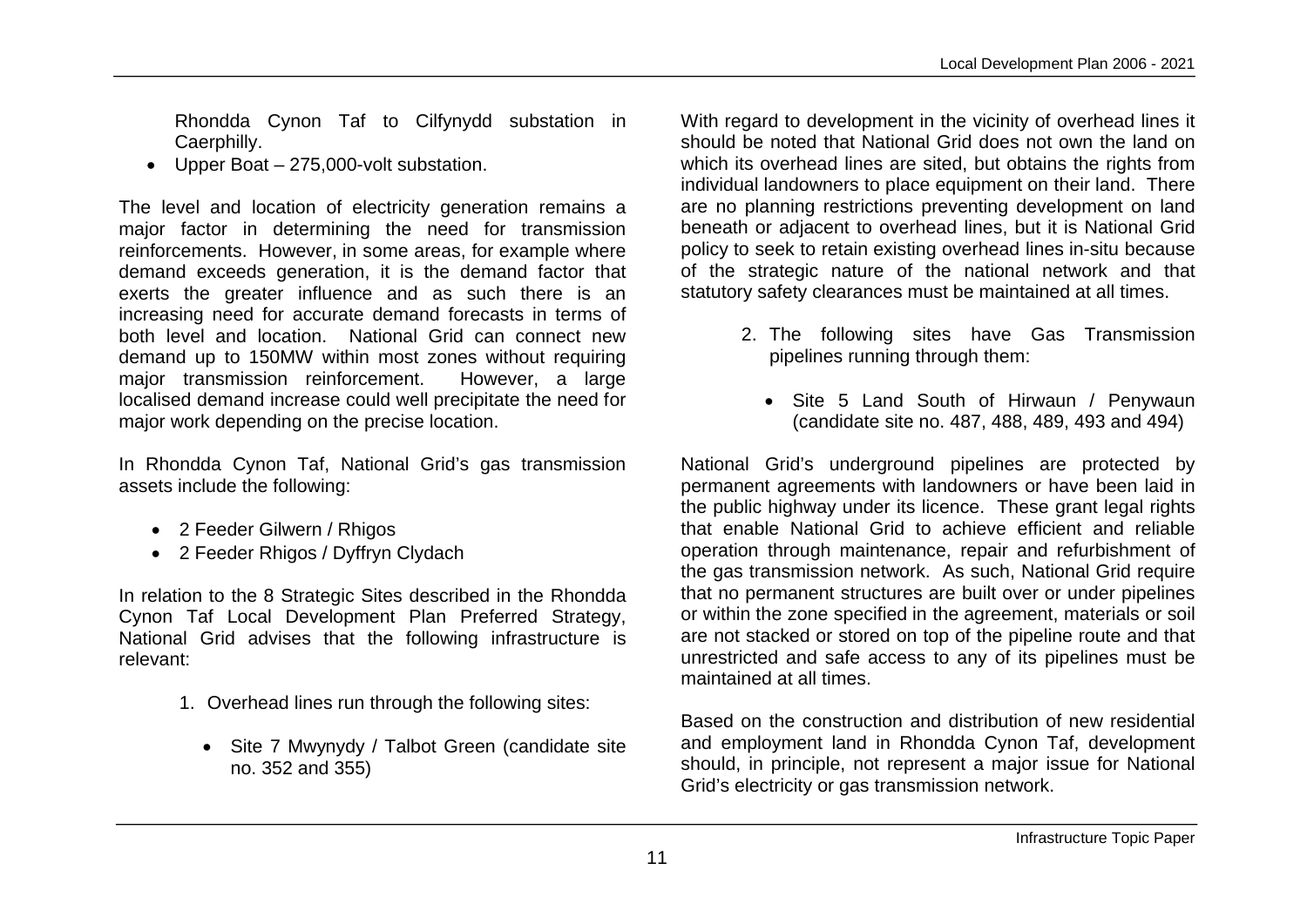#### *Summary of Community Infrastructure Providers*

## **Rhondda Cynon Taf Local Health Board (LHB)**

Based on the construction and distribution of new residential development the LHB identified increased pressure on existing services. The situation is exasperated by the possible closure of GP Practices and the scarcity of suitable sites, both of which will prevent the development of new premises to deal with increased demand for medical services.

At present the LHB propose the development of new primary care premises in Hirwaun, Aberdare, Mountain Ash, Cwmaman, Porth, Tonypandy and Tonteg. An additional need for new builds was identified in Miskin, Llanharran and Brynna in order to reduce pressure on existing GP surgeries and provide suitable premises to full proof services.

The LHB has identified a need for closer collaboration with the Council to consider using 'healthy urban planning' as an approach to development in Rhondda Cynon Taf. This approach would highlight the importance of recognising the health implications of policy and practice in urban planning, together with the potential to pursue health objectives as a central part of urban planning work.

## **Rhondda Cynon Taf Education and Lifelong Learning**

Comments have been noted by the Education and Lifelong Learning Department on education provision with regards to development of the eight strategic sites proposed in the Rhondda Cynon Taf Local Development Plan Preferred Strategy. The comments are as follows:

#### *Site 1: Former Maerdy Colliery Site, Rhondda Fach*

Depending on the proposed number of housing units a new Primary School may be required or alternatively the extension / remodelling / refurbishment of an existing school. While secondary and Welsh Medium school provision is adequate in the area, there is surplus capacity in all schools. If housing development is modest it may be that existing schools can admit additional pupils without adaptation in order to address the issue of surplus capacity and regenerate schools in the area.

## *Site 2: Former Fernhill Colliery Site, Blaenrhondda*

Depending on the proposed number of housing units a new Primary School may be required or alternatively the extension of both Treorchy Comprehensive and the relatively new Penpych Primary School. There is little surplus capacity in both Primary Schools and Secondary and Welsh Medium Schools in the area.

## *Site 3: Former Phurnacite Plant, Abercwmboi, Cynon Valley*

Depending on the proposed number of housing units a new Primary School may be required in the area or alternatively an extension to an existing school. There is limited surplus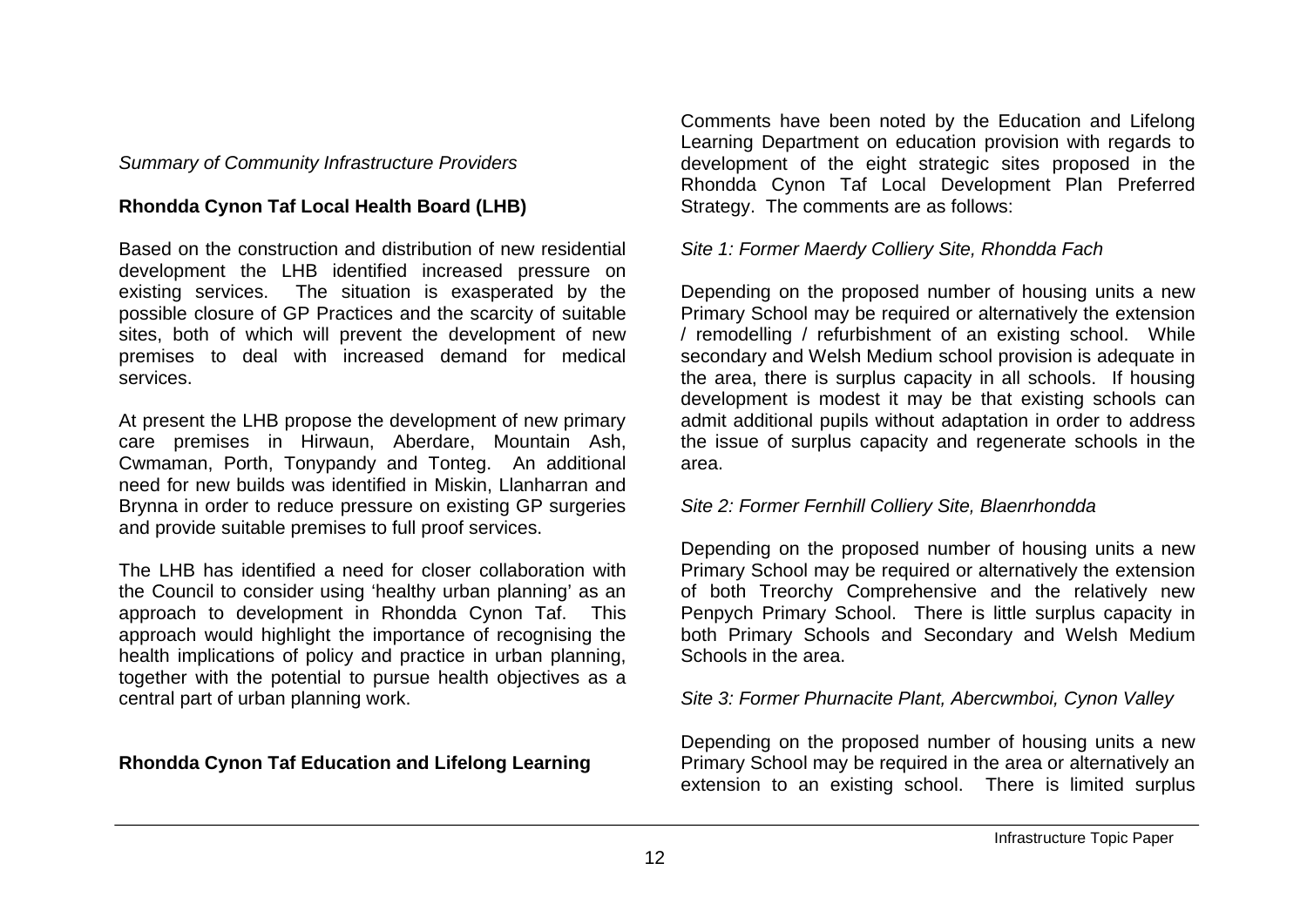capacity in the region, with existing developments at Rose Row and Tirfounder Fields further exacerbating the limited surplus capacity in schools in the area. Secondary provision at Mountain Ash has sufficient capacity, although the Welsh Medium Sector in the Cynon Valley is already oversubscribed resulting in a need for the Council to address this under provision.

#### *Site 4: Robertstown / Abernant – Aberdare*

The provision of additional Primary Education places on this site will be a necessity given that all schools in the locality are either full or over capacity in both the Welsh and English Medium sectors. Statistical evidence reaffirms an over subscription in schools that is likely to rise within the next 5 years. This site should be considered in conjunction with other sites in the area, given that Abernant Primary School requires urgent replacement with a new build, the size of which is likely to be determined by the number of housing units proposed.

#### *Site 5: Land South of Hirwaun / Penywaun*

At present, primary education provision in Hirwaun, Penywaun, Rhigos and Penderyn is adequate to meet the needs of local communities, with some surplus capacity available. However, the scale of the proposed site will require new, exclusive provision to be built, both English and Welsh Medium. Existing secondary schools in the upper Cynon Valley may also require extension, or possibly new provision depending on the number of homes built.

#### *Site 6: Cwm Colliery and Coking Works, Beddau*

At a National Assembly Planning Enquiry it was accepted that additional primary education provision would be required to provide for the number of housing being proposed. Given limited surplus capacity in schools in the area and the considerable size of the proposed development, the requirement may be for a new English Medium Primary School, together with an extension of the local secondary school. Welsh medium provision is adequate in the area at present, but depending on the scale of development, small scale, additional provision in the Welsh Medium Primary sector may require consideration.

## *Site 7: Mwyndy / Talbot Green Area*

The provision of additional school places, in all education sectors, with the exception of Welsh Medium Secondary, for this site will be a necessity given that all schools in the locality are either full, or are over capacity and cannot be extended any further. Firm evidence of precise education requirements can only be provided when the number of housing units is known, but it appears likely that a minimum of two primary schools will be required. There will also be a requirement to relocate Y Pant Comprehensive School and extend its provision, given that the existing site is included as part of the development land. Taking this site in conjunction with other proposals in the area, a new secondary school, in addition to Y Pant may be required.

*Site 8: Former OCG Site, Llanilid, Llanharan*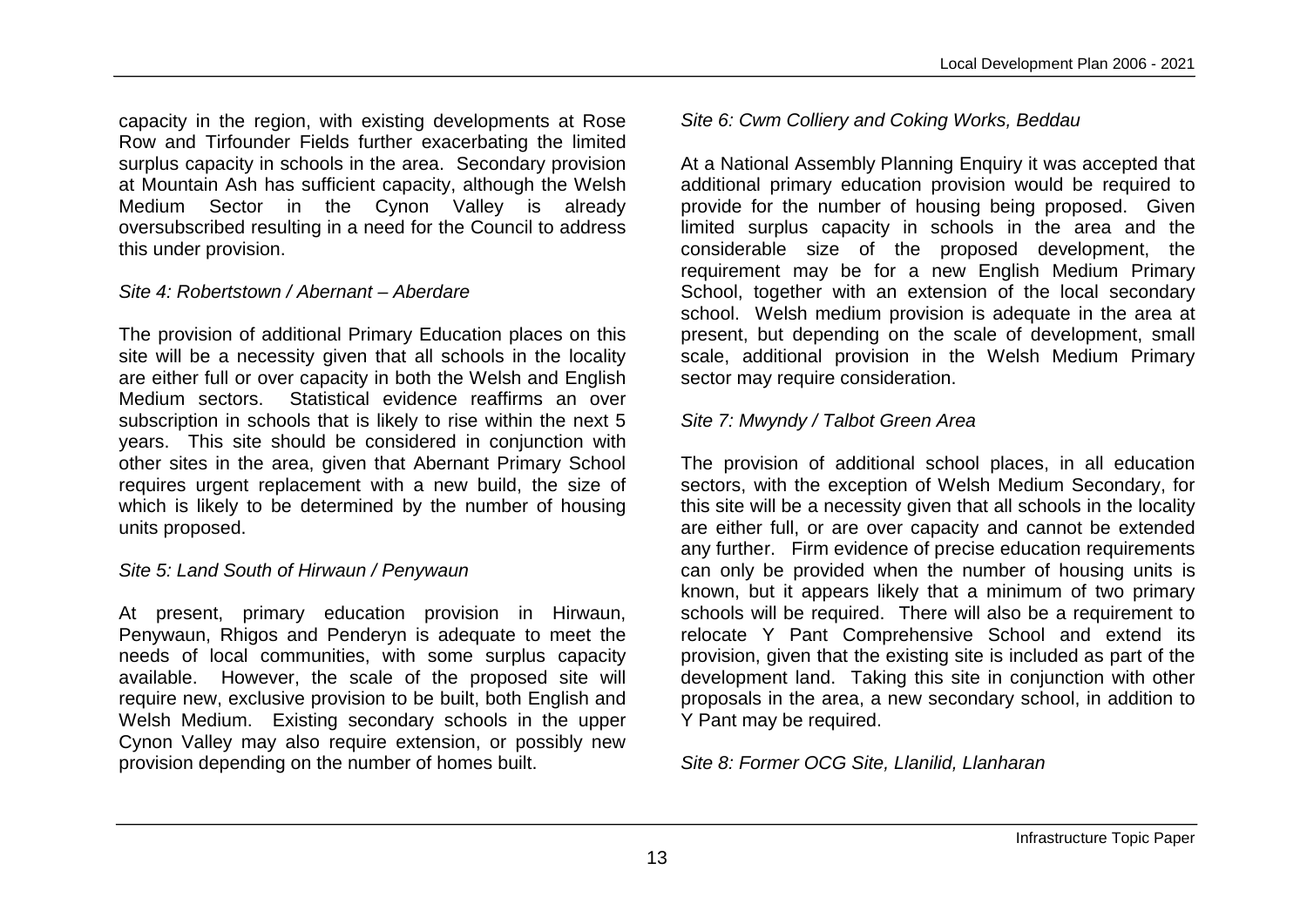Statistical evidence already exists of over subscription in schools in the locality. The scale of the proposed development will mean that new provision exclusively serving the site will be required, the amount of which will depend on the proposed number of housing units. It appears likely that a minimum of one large or two smaller primary schools will be required, one English medium and possibly one Welsh medium. There may also be a need to examine secondary school provision in conjunction with other developments in the area, such as Mwyndy / Talbot Green.

#### **Coleg Morgannwg**

The College's Estate Strategy is currently being rewritten and the anticipated findings will support proposals for an Estate Reconfiguration and Rationalisation Project (ERRP) that will embrace major developments at the Nantgarw, Rhondda and Aberdare campuses in accordance with the College's financial strategy. Such development is expected to include major new builds, refurbishment projects to retain buildings, demolition of existing buildings and external works improvements.

The first priority of Coleg Morgannwg is to acquire land opposite the existing campus at Nantgarw for a new build development that will enable relocation from the present campus at Rhydyfelin. The move will consolidate the college's presence to one campus in Taf Ely serving approximately 4,000 learners (pa).

The ERRP proposes rationalisation of buildings / space within the existing campuses through phased sequential redevelopment and improvement programmes that will include elements of major new build, refurbishment, demolition and external works. The projected outcome is designed to not only improve services to communities in RCT, but also offer a college estate that provides high quality fit-for-purpose training accommodation and facilities.

Coleg Morgannwg has identified problems associated with a significant change in pedestrian / vehicular movement and increased demand on public transport infrastructure through the new build at Nantgarw. Moreover, with no significant expansion plans of training provision at the Rhondda Campus, problems of vehicular and pedestrian access to the site still remain a cause for concern. Both these comments have been noted by the Council and considered in the relevant topic paper.

#### **Libraries and Museums**

The library service has a policy of trying to relocate libraries to shared premises in order to reduce running costs and provide opportunities for partnership in working. The library service is currently looking at options to do this at Glyncoch, Llanharan, Maerdy, Cwmbach, Tonyrefail and Abercynon, but currently has no resource in their core budget to cover relocation costs.

The library at Rhydyfelin is currently being upgraded with external funding from WAG. A further bid has just been given to WAG for 2008/09 for the upgrading of Treorchy Library. Library resources have been used for minor refurbishments at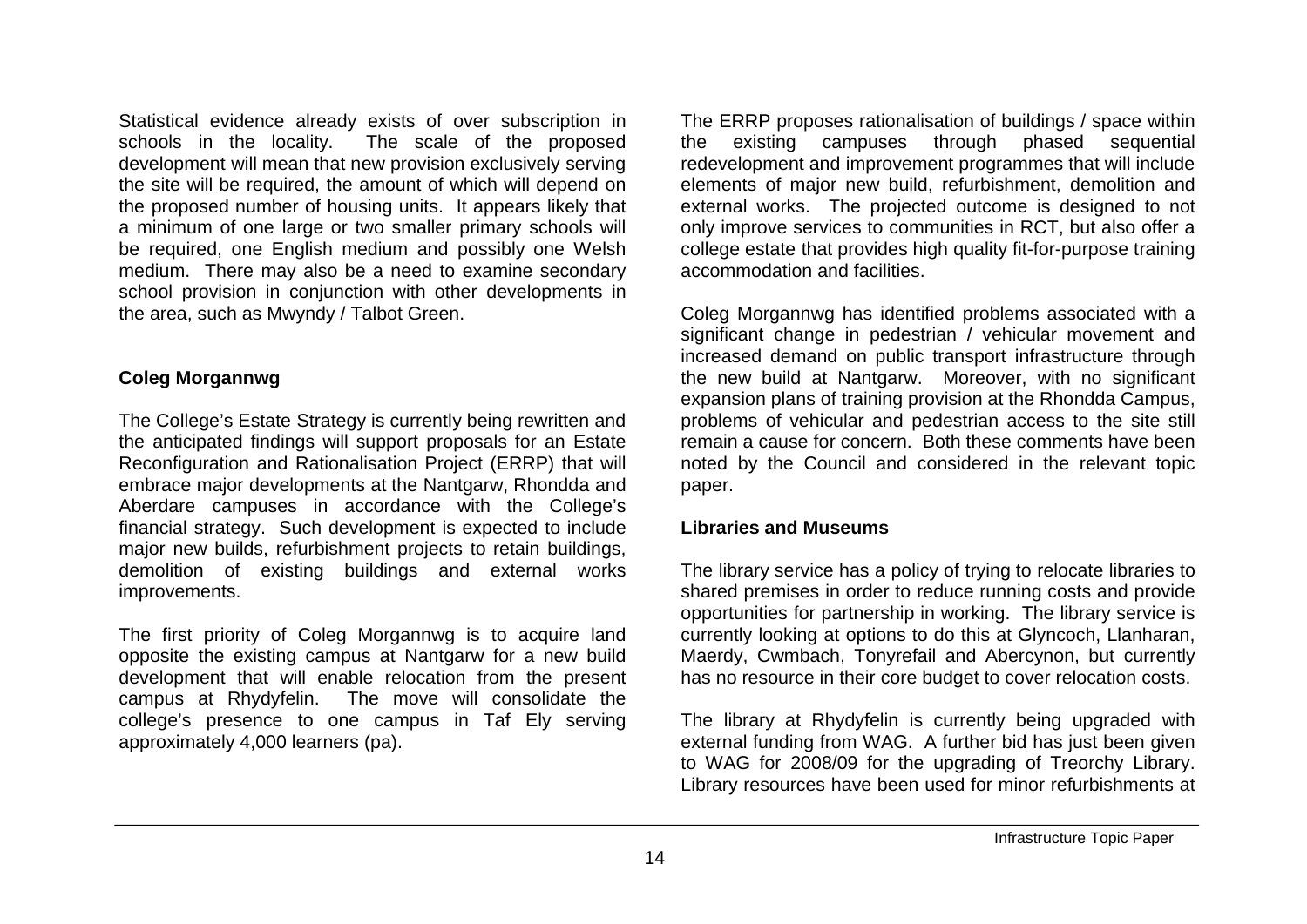Aberdare library in 2007/08 with plans for minor refurbishment at Pontypridd Library in 2008/09.

The library service is currently looking at opportunities to change opening hours at several libraries in the Rhondda Fach and Rhondda Fawr in-line with changing customer demand. Opening hours have recently been extended at Abercynon, Hirwaun, Mountain Ash and Penrhiwceiber libraries, in contrast to curtailed opening hours at Cwmbach and Ynysybwl libraries, both as a result of changing customer demand.

The proposed development plans in Rhondda Cynon Taf will necessarily impact on library service provision in terms of increased demand for services as more housing is provided. To date, housing development in Hirwaun has already led to increased demand, which the library service has tried to meet through extended opening hours and an increase in ICT facilities. The implications of development in the 8 areas of the library service are as follows:

#### *Maerdy:*

The library service would like to relocate this library to larger premises with improved facilities;

#### *Fernhill:*

No implications from development plans;

#### *Abercwmboi:*

No implications from development plans;

## *Robertstown:*

Additional housing will lead to greater use of Aberdare Library. Given that this is one of the 3 main libraries in RCT, it should easily absorb the increase in demand;

#### *Hirwaun:*

Additional housing would justify a new library with improved facilities;

#### *Beddau:*

The existing library will need to be improved;

#### *Mwyndy / Talbot Green:*

Additional housing would justify a new library with improved facilities, and

#### *Llanharan:*

Additional housing would justify a new library that could replace the currently failing library in Llanharry.

## **Jehovah Witnesses**

Jehovah Witnesses currently have 6 congregations in Rhondda Cynon Taf with upward of 100 persons attending each congregation throughout the region. Some congregations are held in church buildings that are now becoming expensive to maintain and have limited parking facilities. Jehovah Witnesses have highlighted the need for new meeting halls with adequate parking, but do not foresee any future problems with proposed residential development and employment land allocations in Rhondda Cynon Taf.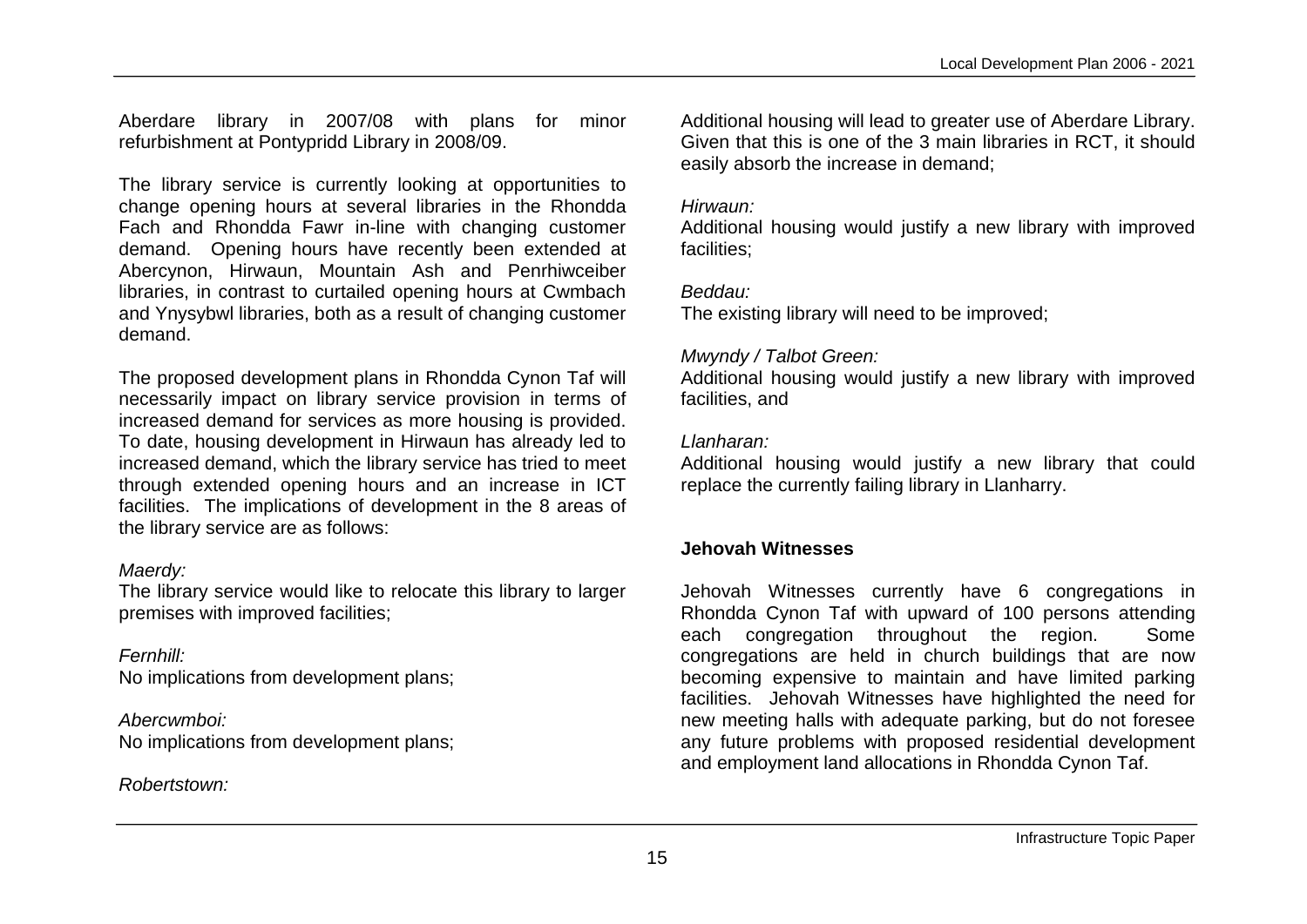#### **Hirwaun and Penderyn Community Council**

Based on the location and proposed development of the Strategic Sites, the Community Council believe there is a need to upgrade infrastructure in the area in order to resolve the imbalance of residential dwellings to shops, health care, leisure and other essential facilities. The construction and distribution of new residential development will confirm the requirement of shops, employment and leisure facilities in addition to improved policing in the area. Employment land on the outskirts of the village will be catered for by the duelling of the A465 Heads of the Valleys Road, yet the Community Council believe restoring the rail link to Hirwaun / Penderyn would benefit the area. The latter point has been noted by the Council and considered in the relevant topic paper.

#### **Pontyclun Community Council**

Pontyclun centre is currently attracting a diversity of small businesses that heighten employment opportunities and the vitality of village life. However, the Community Council is conscious that Llantrisant town centre will expand with the development of 'out-of-centre' retail units that lack all the characteristics associated with village life. Further concern is expressed with the scale of employment at Mwyndy and Llantrisant town with the potential separation of employment opportunities in the north of Rhondda Cynon Taf, together with the disincentive to small scale business development that Pontyclun is currently attracting. Additional concerns

have arisen from employment opportunities in relation to traffic congestion on the A473, A4119, Junction 33 and 34. These comments have been noted by the Council and considered in relevant topic papers.

The view of Pontyclun Community Council is that housing development in Pontyclun would create a level of congestion that would be destructive to the village and that no further amount of infrastructure provision would be compatible with the proposed level of housing development. The Community Council expressed concern that further residential development may require an expansion of Pontyclun Primary School beyond the limits of what is possible within the scale of an effective primary school.

#### **City and County of Cardiff**

Cardiff County Council believe that proposed development in Rhondda Cynon Taf will create considerable pressure on strategic transport networks, including the main transport corridors into Cardiff and key routes straddling the Rhondda Cynon Taf and Cardiff boundary. As a result, Cardiff Council has called for a continuation of joint communication between the two authorities and throughout the southeast Wales regional transport consortium, in order to bring forward major, regionally strategic transport infrastructure. All comments have been noted by the Council and considered in the relevant topic paper.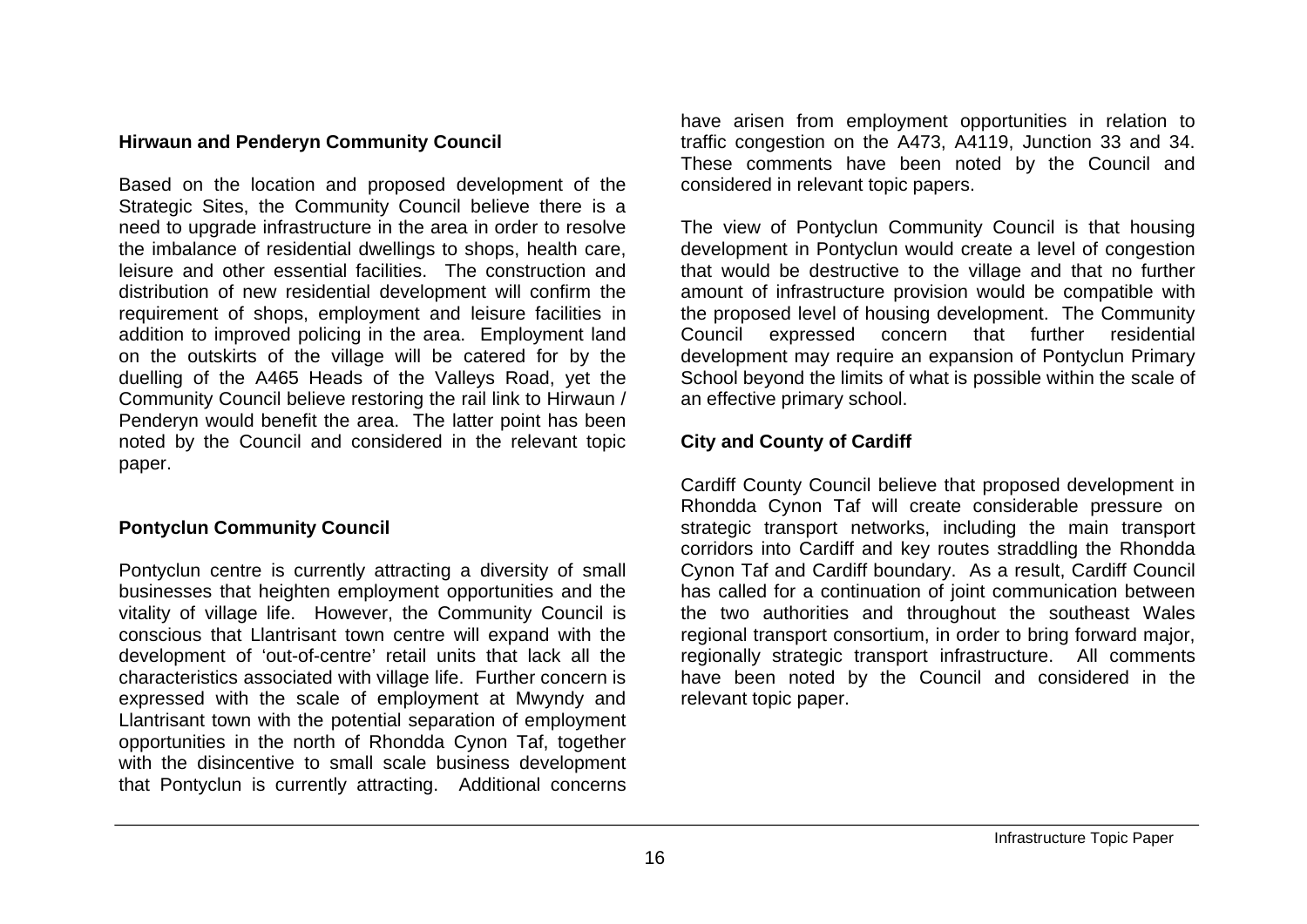## **Merthyr Tydfil County Borough Council**

Based on the location and proposed development of strategic sites, Merthyr Tydfil Council believe that some locations are remote from existing residential settlements and emphasise the importance of new employment land on public transport routes. Merthyr Council also consider it vital to ensure that new residential development is supported by excellent transport links and sustainable modes of public transport given the potential increase in traffic on the existing highway network. All comments have been noted by the Council and considered in the relevant topic paper.

## **Bridgend County Borough Council**

Bridgend County Council believe that development proposals in the southwest of Rhondda Cynon Taf will have substantial implications on the utilization of strategic highway networks extending into Bridgend. As a result, Bridgend Council has expressed concern regarding infrastructure provision and the provision of services in Bridgend.

## **6. DRAFT LDP POLICY**

#### Revised Strategic Policy 12

**The impact of developments on local community infrastructure will need to be addressed by appropriate on site provision or contributions to off site**  **improvements. Planning obligations will be sought to secure the necessary physical, social, economic and environmental infrastructure relating to the development after consultation with community and physical infrastructure providers. Such requirements may include:** 

- **a) Affordable housing;**
- **b) Open space, play and youth facilities;**
- **c) Investment in local education provision;**
- **d) Highways and public transport improvements;**
- **e) Environmental works including benefits to the natural and historic environment;**
- **f) Waste management and recycling**
- **g) Investment in community and indoor leisure provision;**
- **h) Public artworks;**
- **i) Renewable energy, and**
- **j) Energy efficiency features.**

#### **Justification**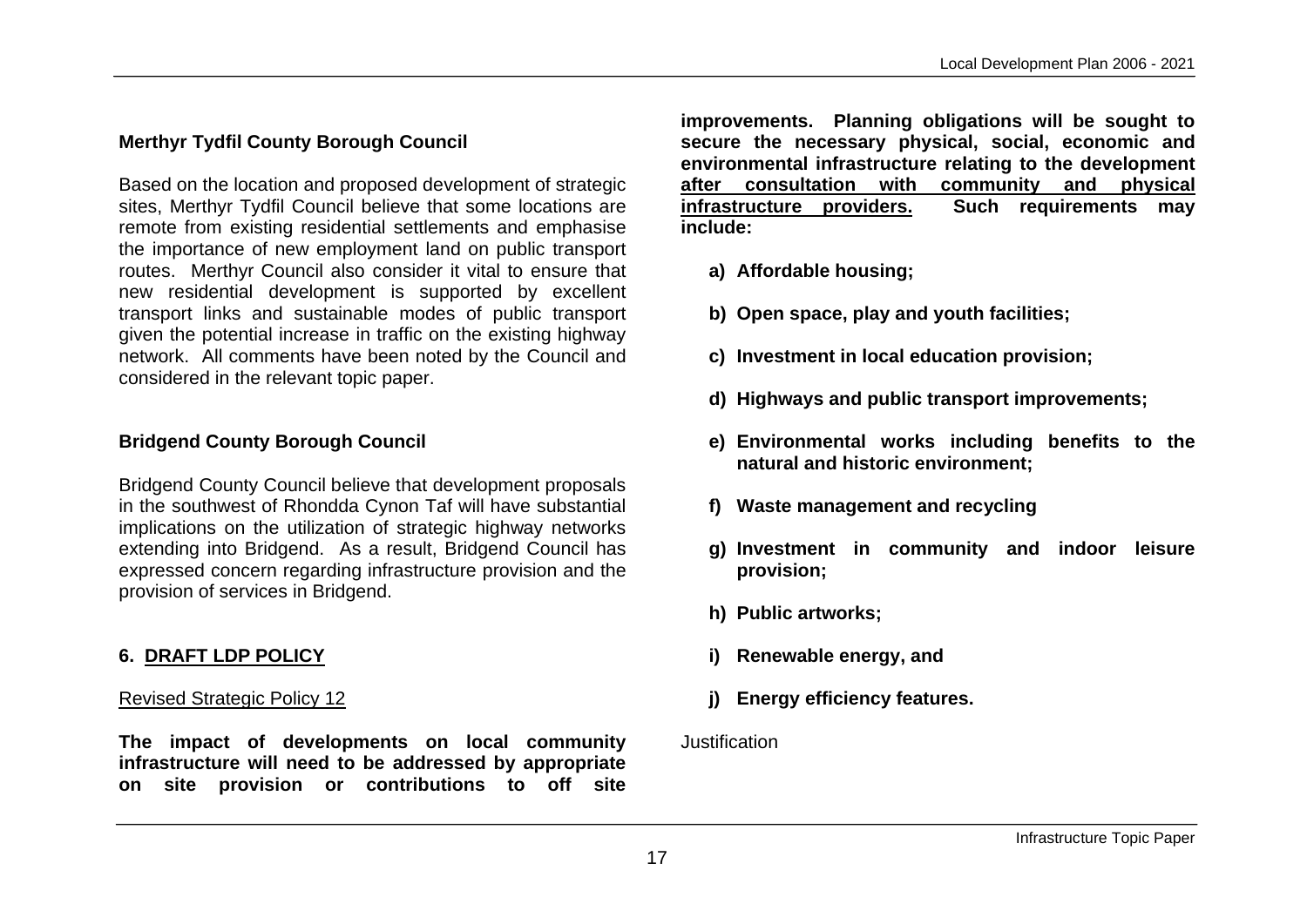Consultation with community and physical infrastructure providers in Rhondda Cynon Taf will not only ensure that sustainable development benefits communities in the County Borough, but will also make an appropriate use of land that will provide a sense of place, particularly in the more deprived northern strategy areas.

#### Area Wide Policies

The planning systems objectives for infrastructure is:

 To provide adequate and efficient infrastructure, including services such as education and health facilities along with water supply, sewers, waste management, electricity and gas (the utilities) and telecommunications, all of which is crucial for the economic, social and environmental sustainability of all parts of Wales.

In order to achieve this it will be necessary to ensure that:

- Water resources are protected and improved through increased efficiency and demand management of water;
- To provide appropriate sewerage facilities in order to convey, treat and dispose of waste water;
- To facilitate the development of advanced broadband telecommunications, and
- To ensure that environmental and telecommunications infrastructure is provided that not only meets sustainable objectives but avoids adverse

impacts on the environment, local communities and health.

There is a requirement for additional community infrastructure provision in Rhondda Cynon Taf consistent with a rise in demand from the proposed number of new residential dwellings. The 'Key Issues' Chapter of the LDP outlines the variations for community and physical infrastructure in terms of population growth, health deprivation and academic qualifications that need to be addressed if a uniform development of infrastructure provision is going to be established in Rhondda Cynon Taf.

The policy framework contained in the LDP will ensure the provision of appropriate infrastructure locations that will meet the needs of existing and future residents of Rhondda Cynon Taf.

**Policy INFA 1 – Sites for Community Facilities**

**Proposals for new community buildings and extensions will be considered favourably, provided that:** 

- **i) No detriment to residential amenities would result;**
- **ii) Traffic generation would be within the capacity of associated highways;**
- **iii) Safe and convenient pedestrian, cycle and motor vehicle access are provided;**
- **iv) There is convenient access to public transport, and**
- **v) No detriment to the environment would result.**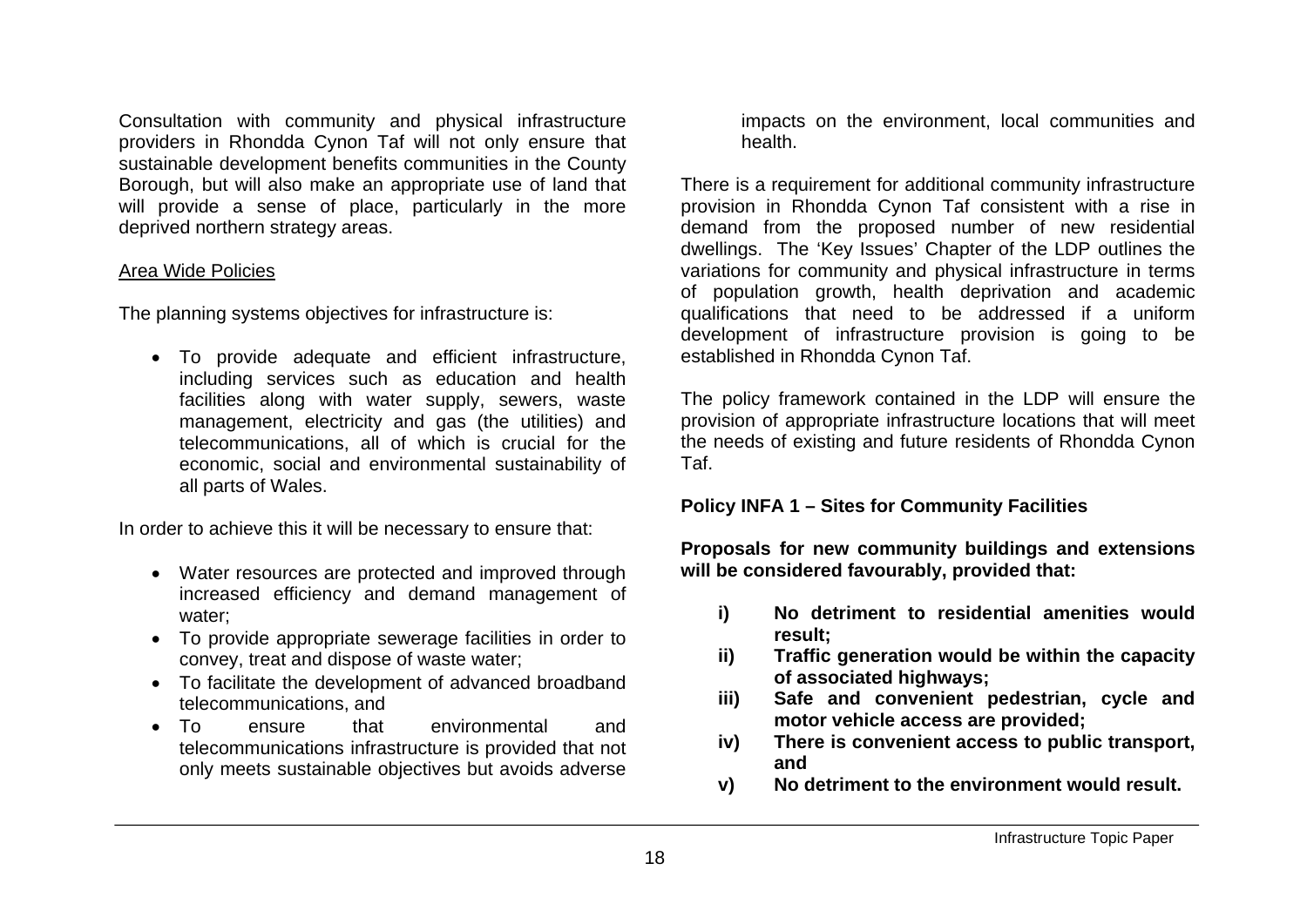#### **Justification**

Community and physical infrastructure provision in Rhondda Cynon Taf will help to create sustainable communities, especially in the more deprived northern strategy areas. By creating a mix of land uses that will serve the needs of growing communities in the County Borough the Council will establish an efficient use of land that will generate an inherent sense of place in settlements throughout the borough.

## **Policy INFA 2 – Health Care Facilities**

#### **Proposals for the development of new or improved health care facilities will be permitted where the proposal accords with the requirements of Policy AW 39.**

The provision of quality medical facilities in accessible locations is crucial to the well being of communities in Rhondda Cynon Taf. Research undertaken for the LDP indicates that the provision of improved medical facilities are required throughout the County Borough.

The exact size, nature and location of the provision of the new provision have yet to be determined. The purpose of this policy is therefore o provide a positive context for the provision of improved health care facilities throughout Rhondda Cynon Taf.

## **Policy INFRA 3 – Higher Education Facilities**

#### **Proposals for the development of new or improved higher educational facilities will be permitted where the proposal accords with the requirements of Policy 39.**

Rhondda Cynon Taf has a number of established and well respected higher educational facilities. These include the University of Glamorgan, Rhondda College and Coleg Morgannwg. The continued improvement of the campuses in which these facilities are located is essential in order to provide modern and effective learning environment.

Research undertaken for the LDP indicates that there are a number of proposals for relocation, reconfiguration and expansion of higher education facilities in Rhondda Cynon Taf. Unfortunately many of these plan are in the early stages of development. The purpose of this policy is therefore to provide a positive context for the development and improvement of higher educational facilities in the County Borough.

## **Policy INFRA 4 – New Educational Facilities**

**Land within the following allocated sites will be identified for the provision of new educational facilities:**

- **i) Strategic Site 2: Former Fernhill Colliery Site, Blaenrhondda**
- **ii) Strategic Site 3: Former Phurnacite Plant, Abercwmboi**
- **iii) Strategic Site 4: Robertstown / Abernant, Aberdare**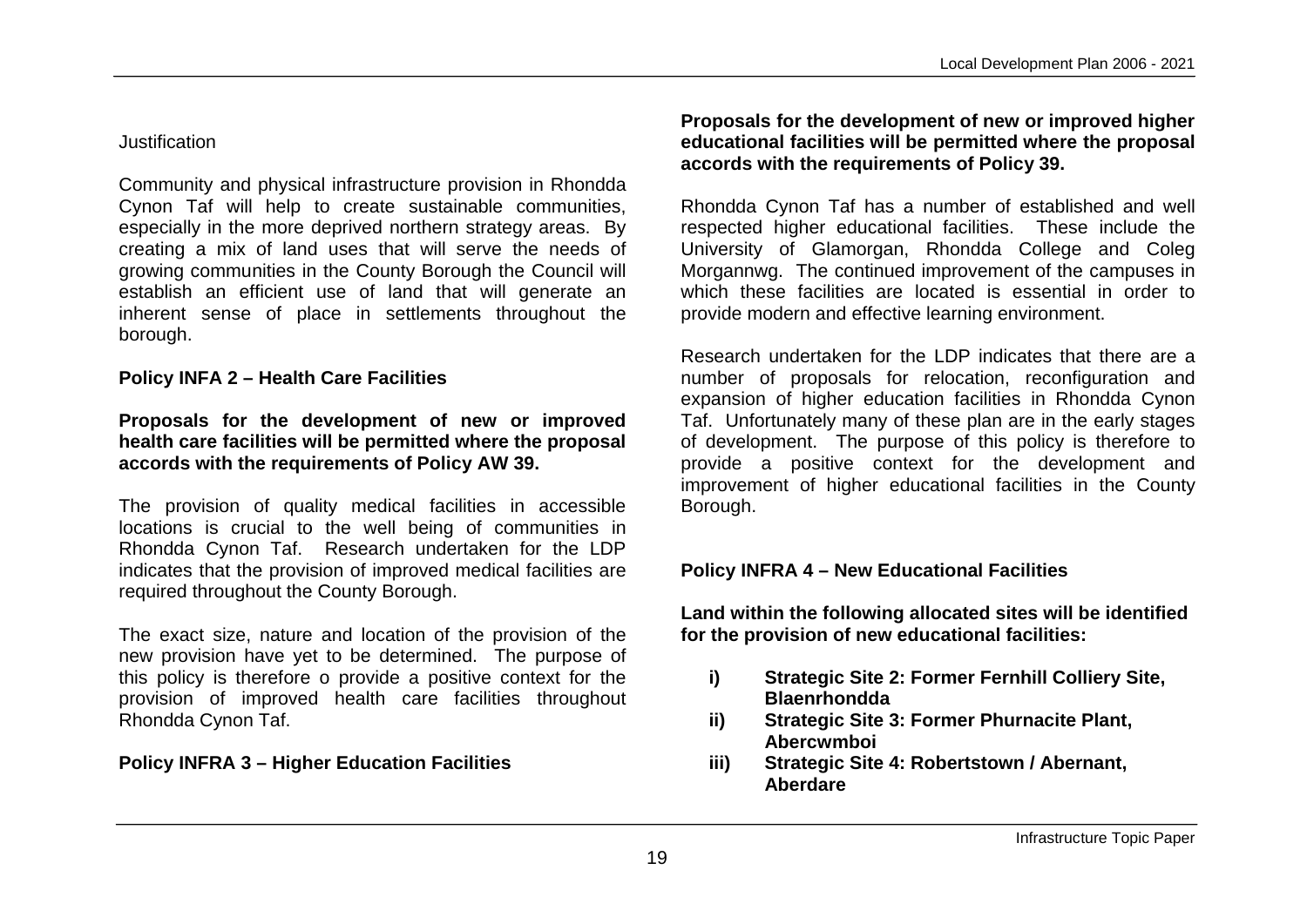- **iv) Strategic Site 5: Land South of Hirwaun/Penywaun**
- **v) Strategic Site 6: Cwm Colliery and Coking Works, Beddau**
- **vi) Strategic Site 7: Mwyndy/Talbot Green Area, and**
- **vii) Strategic Site 8: Former OCC Site Llanilid, Llanharan**, **and**
- **viii) Land at Trane Farm, Tonyrefail**

For the purpose of this policy educational facilities include the provision of new and/or improved primary and secondary schools and new or improved library facilities.

The LDP will allocate land for the construction of 14,850 new dwellings during the period 2006 –2021. The volume of new housing proposed will inevitably result in the need for improved educational facilities in Rhondda Cynon Taf. In order to meet this need the provision of new, on site educational facilities will be required on each of the sites identifies in this policy.

The Council will continue to monitor educational provision in Rhondda Cynon Taf through out the plan period. Where a shortfall in provision is likely to occur as a result of new residential development, the Council will require the development to take appropriate steps to ameliorate the situation.

**Policy INFRA 5 - Multi Functional Buildings** 

**Development proposals that promote the multi functional use of education and community buildings will be permitted where it can be demonstrated that:**

- **i) New or improved facilities meet an identified community need,**
- **ii) Proposed uses are compatible; and**
- **iii) The new or improved facilities are accessible to the local community they are intended to serve, with good pubic transport, pedestrian and cycle links as well as accessibility by car.**

The use for a single purpose of primary schools, libraries, community centres and leisure and cultural facilities doesn't always make good economic sense. The use of buildings for a number of different functions can reduce construction and maintenance costs and ensure efficiency in the use of land. The provision of multi use facilities which are accessible and meet the needs of the communities they are intended to serve will be supported.

Careful consideration will be given to ensuring that proposed uses of facilities, are the best and most appropriate way of meeting the needs of the community, that intended uses are compatible and that the facility is accessible to all sectors of the community.